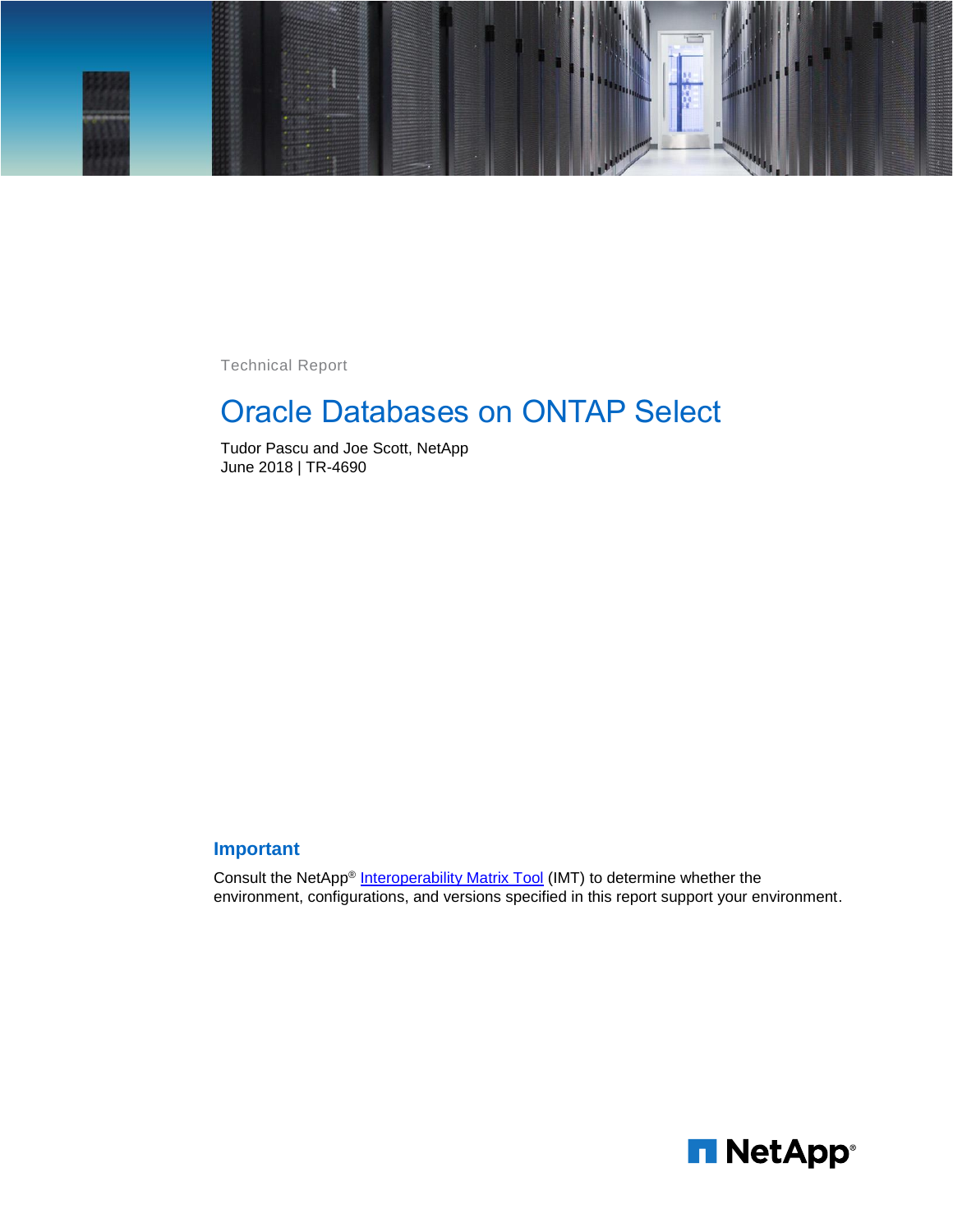#### **TABLE OF CONTENTS**

| 1            |                  |  |
|--------------|------------------|--|
| $\mathbf{2}$ |                  |  |
|              | 2.1              |  |
|              | $2.2^{\circ}$    |  |
|              | 2.3              |  |
| $\mathbf{3}$ |                  |  |
|              | 3.1              |  |
|              | 3.2 <sub>2</sub> |  |
|              | 3.3              |  |
| 4            |                  |  |
|              | 4.1              |  |
|              |                  |  |
| 5            |                  |  |
|              | 5.1              |  |
|              | 5.2              |  |
|              | 5.3              |  |
|              | 5.4              |  |
|              | 5.5              |  |
|              | 5.6              |  |
|              | 5.7              |  |
| 6            |                  |  |
|              | 6.1              |  |
|              | 6.2              |  |
|              |                  |  |
|              | 6.4              |  |
|              | 6.5              |  |
|              | 6.6              |  |
|              | 6.7              |  |
| 7            |                  |  |
|              | 7.1              |  |
|              | 7.2              |  |
| 8            |                  |  |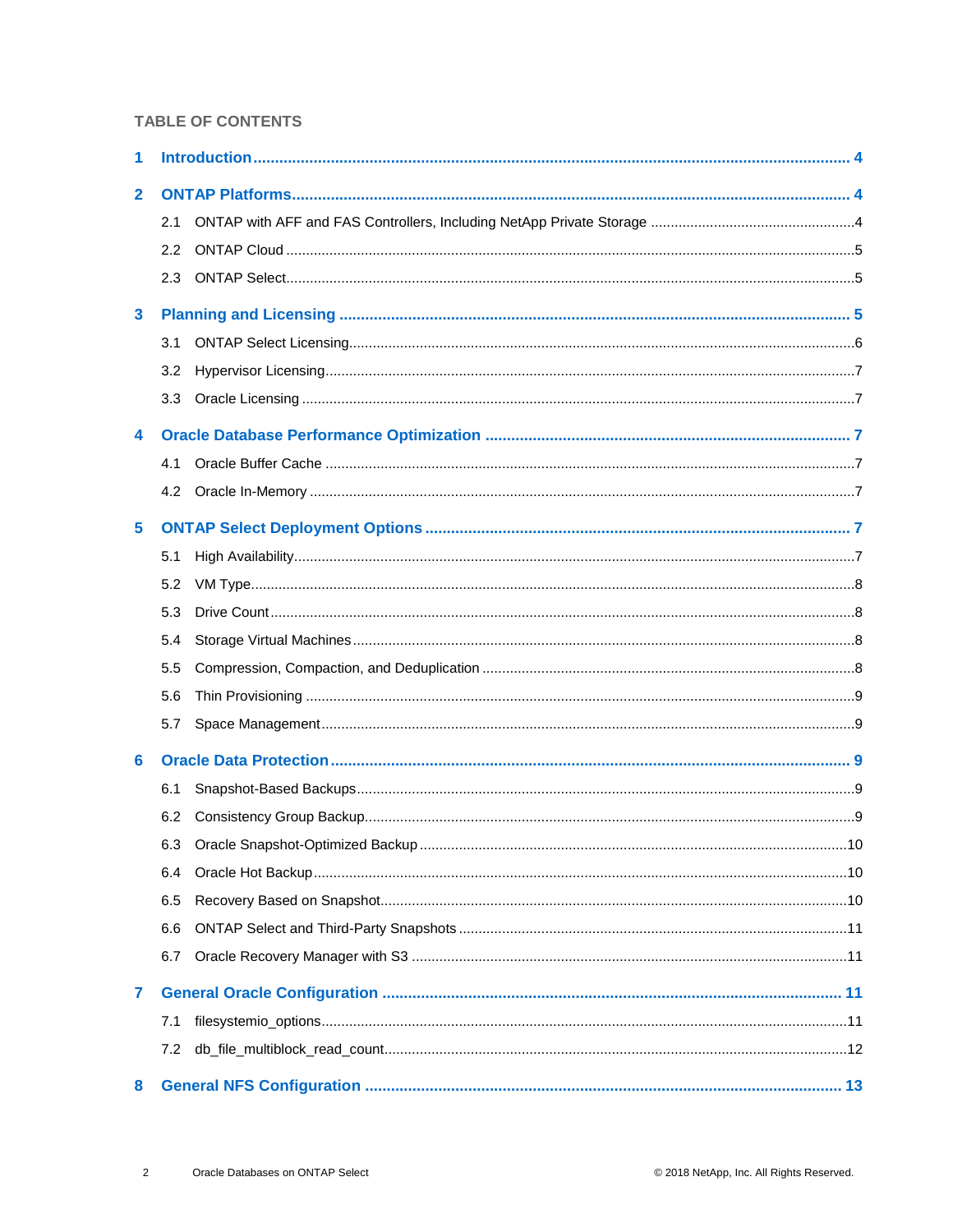|   | 8.1 |  |  |  |  |  |  |
|---|-----|--|--|--|--|--|--|
|   | 8.2 |  |  |  |  |  |  |
|   | 8.3 |  |  |  |  |  |  |
|   | 8.4 |  |  |  |  |  |  |
|   | 8.5 |  |  |  |  |  |  |
| 9 |     |  |  |  |  |  |  |
|   | 9.1 |  |  |  |  |  |  |
|   | 9.2 |  |  |  |  |  |  |
|   | 9.3 |  |  |  |  |  |  |
|   | 9.4 |  |  |  |  |  |  |
|   |     |  |  |  |  |  |  |
|   |     |  |  |  |  |  |  |
|   |     |  |  |  |  |  |  |
|   |     |  |  |  |  |  |  |
|   |     |  |  |  |  |  |  |
|   |     |  |  |  |  |  |  |
|   |     |  |  |  |  |  |  |
|   |     |  |  |  |  |  |  |
|   |     |  |  |  |  |  |  |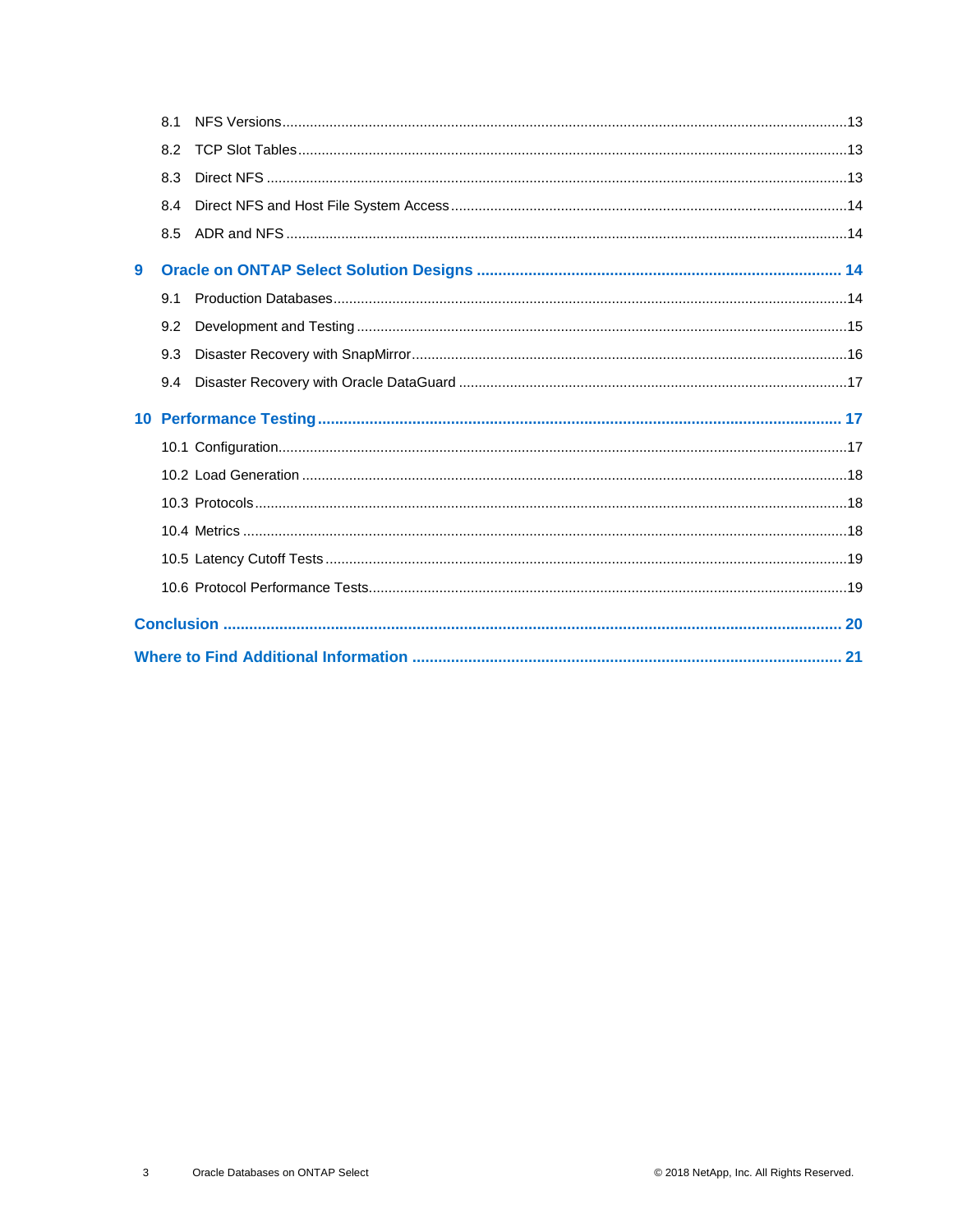# <span id="page-3-0"></span>**1 Introduction**

NetApp® ONTAP® is powerful data management software with native capabilities that include integrated data protection and recovery, efficient cloning, and replication. ONTAP Select is a software-defined storage options that extend the functionality of ONTAP beyond physical AFF and FAS hardware. Specifically, ONTAP Select runs in a traditional on-premises virtualization infrastructure. ONTAP Select delivers the ONTAP feature set across more server platforms to address the requirements of private cloud users.

ONTAP Select can run on existing virtualized infrastructure, allowing internally or externally facing service providers to provide each tenant with their own data management environment. New tenants can be quickly deployed by adding additional ONTAP Select instances.

This document builds on the general best practices for managing Oracle databases on ONTAP storage described in [TR-3633.](http://www.netapp.com/us/media/tr-3633.pdf) The principles are unchanged overall, but there are a few considerations applicable to ONTAP Select and the virtualized environments that support ONTAP Select instances.

For more details, see the following resources:

- [TR-3633: Oracle on NetApp ONTAP](http://www.netapp.com/us/media/tr-3633.pdf)
- TR-4591: [Database Data Protection](http://www.netapp.com/us/media/tr-4591.pdf)
- [TR-4592: Oracle on MetroCluster](http://www.netapp.com/us/media/tr-4592.pdf)
- [TR-4534: Migration of Oracle Databases to NetApp Storage Systems](http://www.netapp.com/us/media/tr-4534.pdf)
- [TR-4613: ONTAP Select on KVM](https://www.netapp.com/us/media/tr-4613.pdf)
- <span id="page-3-1"></span>• [TR-4517: ONTAP Select Product Architecture and Best Practices](https://www.netapp.com/us/media/tr-4517.pdf)

# **2 ONTAP Platforms**

NetApp ONTAP software is the foundation for advanced data protection and management. However, ONTAP refers only to software. There are several ONTAP hardware platforms from which to choose:

- ONTAP on AFF or FAS, including NetApp Private Storage (NPS)
- NetApp Private Storage for Cloud
- **ONTAP Select**
- ONTAP Cloud
- NetApp Cloud Volumes

The key concept is that ONTAP is ONTAP. Some hardware options offer better performance, others offer lower costs, and some run exclusively within hyperscaler clouds. The core functions of ONTAP are unchanged, with multiple replication options available to bind different ONTAP platforms into a single solution. As a result, you can build data protection and disaster recovery strategies on real-world needs, such as performance requirements, capex and opex considerations, and overall cloud strategy. The underlying storage technology runs anywhere in any environment.

### <span id="page-3-2"></span>**2.1 ONTAP with AFF and FAS Controllers, Including NetApp Private Storage**

For maximum performance and control of data, ONTAP on a physical AFF or FAS controller remains the leading solution. This approach is the standard option on which thousands of customers have relied for more than 25 years. ONTAP delivers solutions for any environment, ranging from three mission-critical databases to 60,000-database service provider deployments, instant restores of petabyte-scale databases, and database as a service (DBaaS) that involves hundreds of clones of a single database.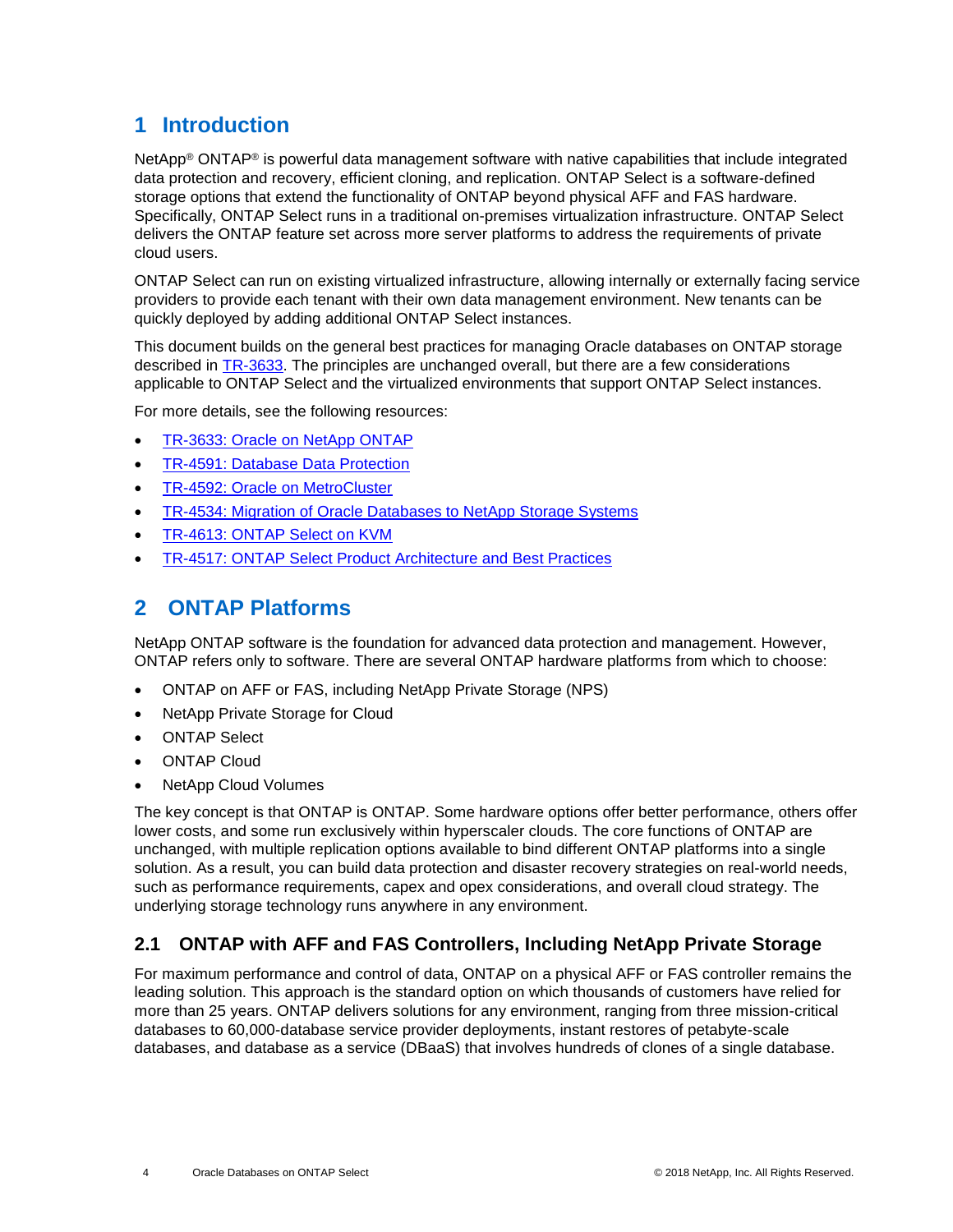NetApp introduced the NetApp Private Storage (NPS) option to address the needs of data-intensive workloads in the public cloud. Although many public cloud storage options exist, most of them have limitations in terms of performance, control, or scale.

ONTAP NPS delivers maximum storage performance, control, and flexibility to public cloud providers, including Amazon Web Services (AWS), Microsoft Azure, and IBM Cloud. This capability is delivered by AFF and FAS systems, including NetApp MetroCluster™ options, in data centers connected directly to public clouds. The full power of the hyperscaler compute layer can be used without the limitations of hyperscaler storage.

Furthermore, NPS enables cloud-independent and multicloud architectures because the data, such as application binaries, databases, database backups, and archives, all remains wholly within the NPS system. There is no need to expend time, bandwidth, or money moving data between cloud providers. Data remains under the ownership and control of the end user.

### <span id="page-4-0"></span>**2.2 ONTAP Cloud**

ONTAP Cloud runs in a hyperscaler cloud environment, bringing intelligence and Data Fabric connectivity to hyperscaler storage volumes. The overall best practices for running Oracle on ONTAP Cloud are the same as for Oracle on ONTAP generally. The primary considerations specific to Oracle on ONTAP cloud surround performance and, to a lesser extent, cost.

ONTAP Cloud is partially limited by the performance of the underlying volumes managed by the cloud provider. The result is more manageable storage, and, in some cases, the caching capability of ONTAP Cloud offers a performance improvement. However, there are always some limitations in terms of input/output operations per second (IOPS) and latency due to the reliance on public cloud provider storage.

The prime use cases for ONTAP Cloud are currently disaster recovery (DR) and development and testing work, but some customers have used ONTAP Cloud for production activity as well. One particularly notable report was the use of Oracle's In-Memory feature to mitigate storage performance limitations. This approach allows more data to be stored in RAM on the virtual machine (VM) hosting the database server, thus reducing performance demands on storage.

### <span id="page-4-1"></span>**2.3 ONTAP Select**

ONTAP Select is similar to ONTAP Cloud, except that it runs on your own virtualization infrastructure and delivers ONTAP intelligence and Data Fabric connectivity to the drives inside of white-box hardware. ONTAP Select also allows ONTAP and guest operating systems to share the same physical hardware as a highly converged infrastructure. The best practices for running Oracle on ONTAP Select are not affected. The primary consideration is performance, and ONTAP Select should not be underestimated.

An ONTAP Select environment does not match the peak performance of a high-end AFF system, but most databases do not require 500K IOPS. Typical databases require only around 5K to 10K IOPS, a target that can be met by ONTAP Select. Furthermore, most databases are limited more by storage latency than storage IOPS, a problem that you can resolve by deploying ONTAP Select on solid-state drives (SSDs).

# <span id="page-4-2"></span>**3 Planning and Licensing**

The most important aspect of NetApp ONTAP Select planning is that you must define the requirements of the database in terms of performance, capacity, and availability. The physical hosts on which ONTAP Select are installed play the most important part in determining whether the performance of the ONTAP Select instance can meet your database performance requirements.

Considerations include the following: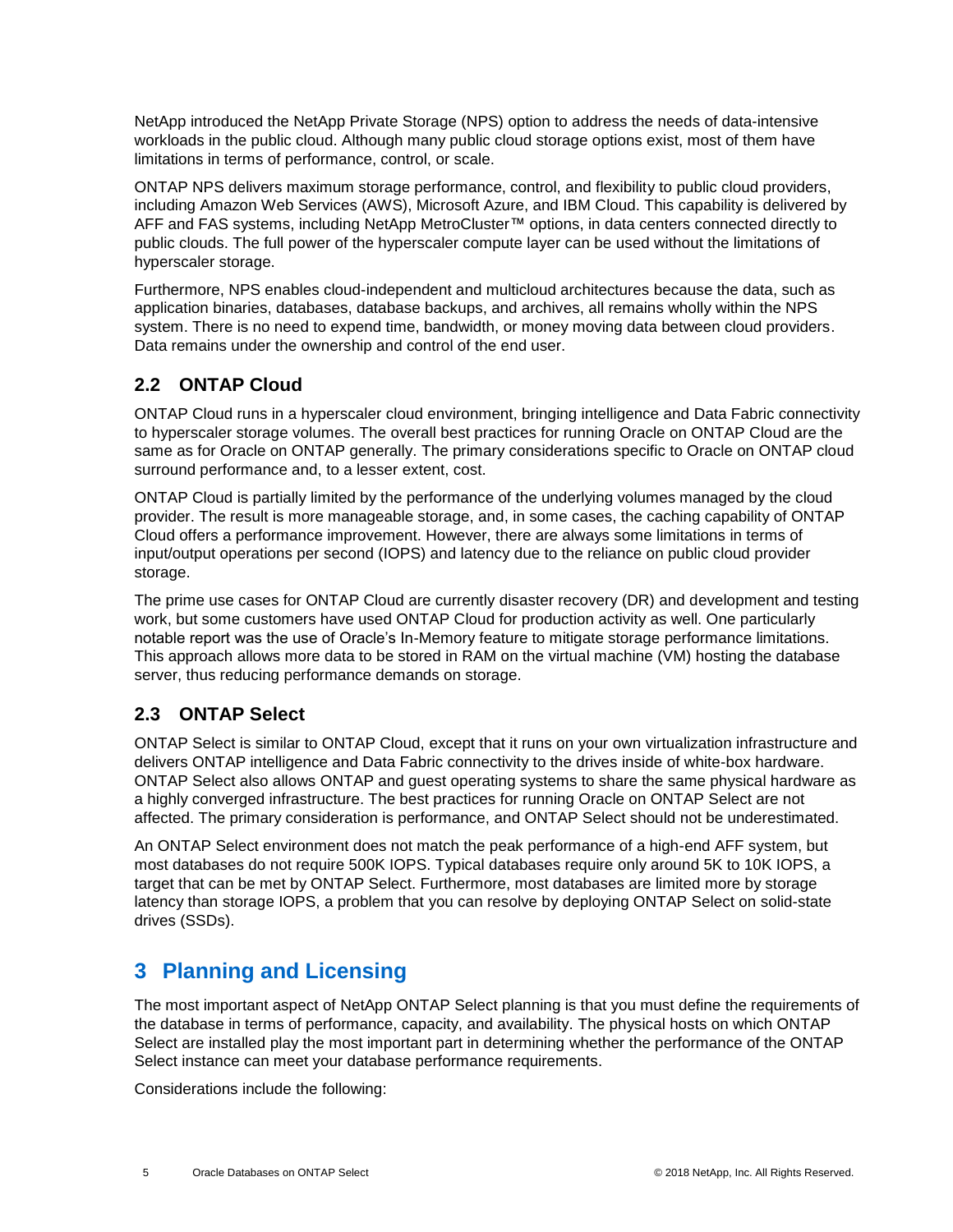- How many random IOPS are required?
- What type of storage is used (SSD or HDD)?
- Is the storage local (direct-attached storage [DAS]) or shared?
- For local storage, how many drives are backing the datastore or storage pool where ONTAP Select is installed?
- What type (10Gb, 1Gb) and how many network ports are available to the ONTAP Select VM?
- What are the license requirements?
- What are the backup and recovery requirements?

### <span id="page-5-0"></span>**3.1 ONTAP Select Licensing**

ONTAP Select is licensed by capacity. NetApp offers two ONTAP Select license types: Premium and Standard. The Premium license is required for SSD storage. The Premium license allows for creating two types of ONTAP Select VMs: a small instance (four cores with 16GB of RAM) and a medium instance (eight cores with 64GB of RAM).

The ONTAP Select capacity license defines the amount of storage that the ONTAP Select node can use to store end user data. A number of important clarifications are in order:

- When ONTAP Select is consuming storage from a datastore or storage pool, the storage space has already gone through numerous virtualization layers and logical representations. The storage overhead required by these layers is not visible to ONTAP Select, and it does not count against the capacity license. When you use ONTAP Select software RAID, the physical disks (SSDs and/or HDDs) are managed by ONTAP Select. Depending on the level of protection desired, a certain amount of storage is used for local data protection. This storage overhead, though managed by ONTAP Select, does not count against the capacity license. For the purpose of this definition, the storage space available to store end-user data is defined as raw space from the ONTAP Select point of view.
- ONTAP Select consumes space in addition to the storage licensed for end user data. This space is used to store ONTAP Select internal data structures and does not require a capacity license. This space is consumed during initial ONTAP Select cluster configuration, and it does not change through the life of the ONTAP Select cluster. The actual amount of storage varies depending on the ONTAP Select cluster size. This size does not exceed 266.5GB.
- For ONTAP Select high-availability (HA) pairs, each node maintains a synchronous copy of its peer's data. This secondary data copy contains user data and thus counts against the node level capacity license. This HA model is not configurable, and it is a fundamental aspect of how ONTAP Select provides HA functionality.
- You can use the ONTAP Select "raw" space (see the first point) to create the traditional ONTAP data management structures (aggregates and volumes). The level of utilization of these volumes as well as the storage efficiency ratios dictate the total amount of end-user data stored within the ONTAP Select node. Depending on your configuration, it is possible to store more data than the ONTAP Select capacity license. In other words, no action is required if or when the effective capacity of the ONTAP Select node exceeds the capacity license of that node.
- You can attach additional "raw" space (see the first point) to an ONTAP Select node nondisruptively. If the new "total raw" storage does not exceed the existing licensed capacity, no further action is required. If the new "total raw" capacity exceeds the existing node level capacity license, then that node is in violation of its license. A new license should be applied within 30 days to avoid license enforcement actions. Capacity licenses can be increased in 1TB increments and can be applied nondisruptively.

The ONTAP Select capacity license is node-locked, and each ONTAP Select node requires a separate license. At the time of writing this document, there was no option for an ONTAP Select cluster-level or site-level capacity license.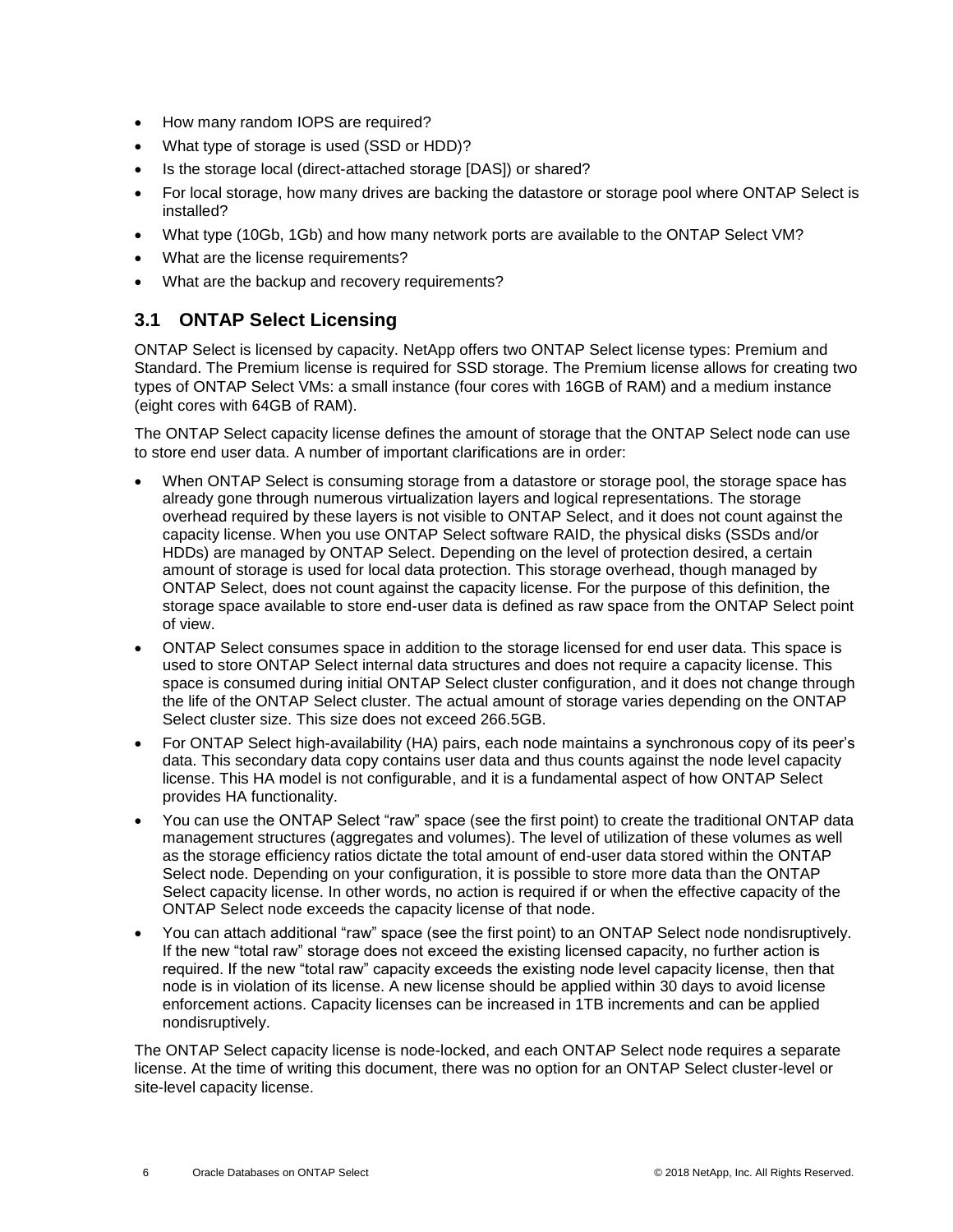### <span id="page-6-0"></span>**3.2 Hypervisor Licensing**

ONTAP Select support VMware ESX and Kernel-Based Virtual Machine (KVM) hypervisors (RedHat and CentOS). See the NetApp Interoperability Matrix (IMT) for a list of supported hypervisor versions. Although licensing costs are one aspect of choosing a hypervisor, other aspects, such as operational experience with that hypervisor, should also be considered.

### <span id="page-6-1"></span>**3.3 Oracle Licensing**

You must also consider Oracle licensing costs when sizing a solution. The use of ONTAP Select does not directly affect Oracle licensing, but, because ONTAP Select runs in a virtualized hypervisor environment, customers might also wish to run their databases under virtualization. The Oracle license policy for virtualized instances depends on multiple factors. Contact your Oracle sales representative, and also review third-party documents such as VMware's [review](https://www.vmware.com/content/dam/digitalmarketing/vmware/en/pdf/whitepaper/solutions/oracle/understanding_oracle_certification_support_licensing_vmware_environments-white-paper.pdf) of their policies.

# <span id="page-6-2"></span>**4 Oracle Database Performance Optimization**

### <span id="page-6-3"></span>**4.1 Oracle Buffer Cache**

The Oracle buffer cache is RAM reserved by Oracle to cache recently used blocks. Many production databases and typical customer practices have their roots in very old versions of Oracle for which server RAM was at a premium. As a result, many storage systems are significantly overbuilt to meet IOPS requirements that could have been avoided entirely if more RAM on the host were made available to the database. Adding a small amount of RAM to the Oracle system global area (SGA) can frequently pay for itself through storage savings.

### <span id="page-6-4"></span>**4.2 Oracle In-Memory**

Oracle's In-Memory feature allows a database server to efficiently store a compressed columnar representation of columns or full tables in local RAM. This feature can also reduce the bandwidth and IOPS demands on a storage system and has been validated by customers. It is a licensed option, but the costs might be outweighed by the savings.

# <span id="page-6-5"></span>**5 ONTAP Select Deployment Options**

NetApp ONTAP Select is more than just a storage system. It is a virtualized, consumption-based, software-defined storage system.

The following sections describe some of the important options for planning an Oracle on ONTAP Select deployment. Understanding these options is critical to selecting the best overall configuration for a database project that meets SLAs for performance, data protection, and availability at the lowest possible cost.

A complete explanation ONTAP Select and ONTAP Deploy can be found on the NetApp Support site.

### <span id="page-6-6"></span>**5.1 High Availability**

ONTAP Select can be configured as a single-node cluster or as a multi-node cluster (2, 4, 6, and 8 node clusters are current possible configurations). In multi-node configurations, nodes form HA pairs within the cluster. Each node in an HA pair maintains a synchronous copy of its data on its HA partner. This configuration provides the data availability required by modern enterprises using commodity hardware. Failover between nodes is seamless, and applications remain online with zero downtime through a failover event.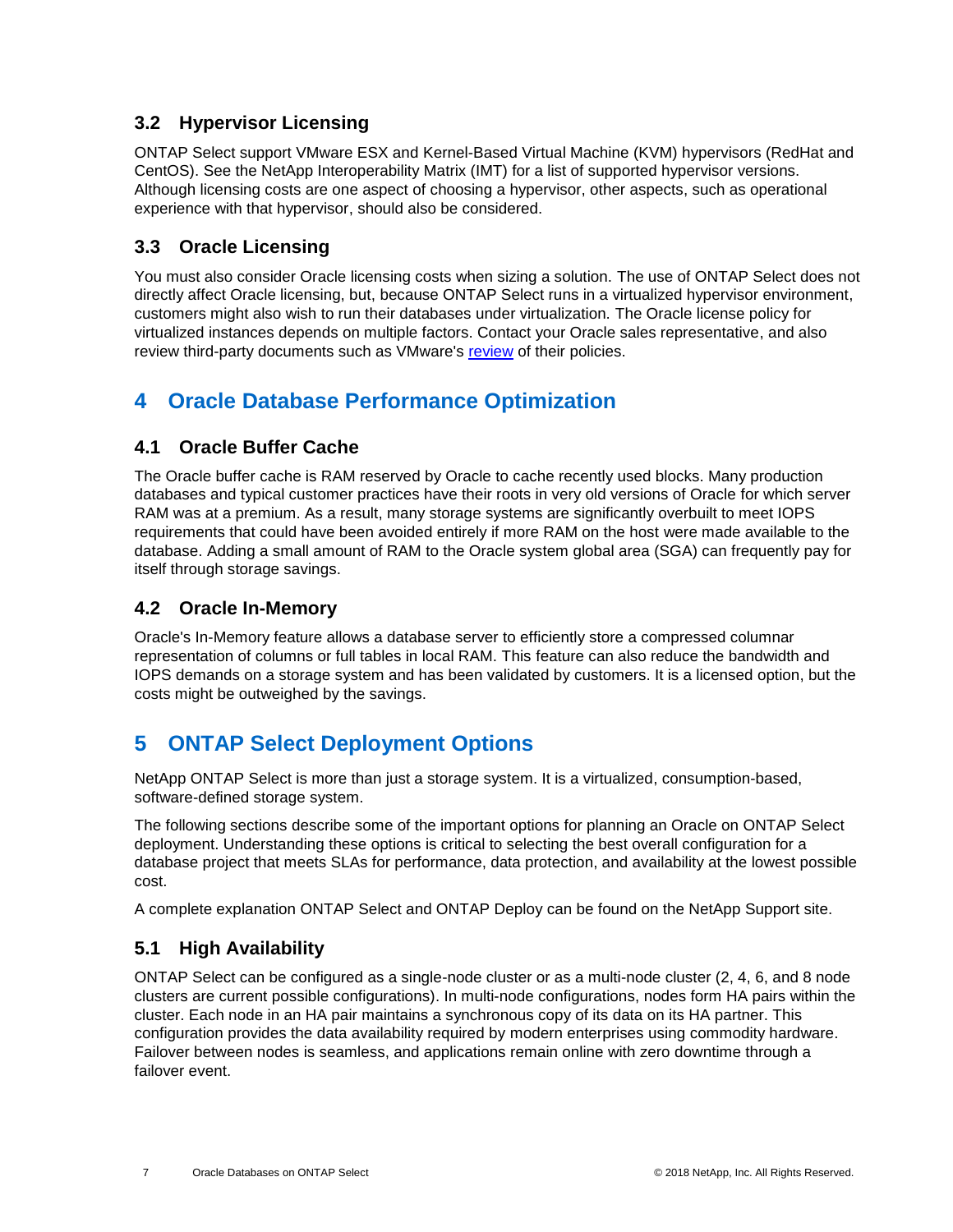### <span id="page-7-0"></span>**5.2 VM Type**

ONTAP Select supports two VM sizes: small and medium. The only difference between the VMs is the amount of memory and the number of CPU cores that are reserved. These parameters cannot be changed after deployment. A medium VM instance requires a Premium license.

### <span id="page-7-1"></span>**5.3 Drive Count**

An ONTAP Select Premium instance requires a minimum of four SSD drives. A larger number of local SSDs is required to achieve peak performance. The performance results shown in section 10, ["Performance Testing"](#page-16-1) were generated using a medium ONTAP Select instance with a Premium license and 24 SSDs.

### <span id="page-7-2"></span>**5.4 Storage Virtual Machines**

Storage virtual machines (SVMs, previously called Vservers) are the basic functional unit of storage. It is useful to compare an SVM on ONTAP with a guest on a VMware ESX server. When first installed, ESX has no preconfigured capabilities, such as hosting a guest OS or supporting an end-user application. It is an empty container until a VM is defined. ONTAP is similar. When first installed, ONTAP has no dataserving capabilities, and an SVM must be defined. It is the SVM personality that defines the data services.

ONTAP on FAS/AFF can be considered an aggregator of workloads, deployed in a central location at the heart of your datacenter. Multiple SVMs are the norm when using ONTAP on FAS or AFF. ONTAP Select supports multiple SVMs as well. However, ONTAP Select is a software-defined storage solution. Deploying ONTAP Select can be done programmatically in a manner of minutes for each instance. This feature is more congruent with an internal cloud architecture in which a virtual instance of ONTAP Select can be aligned with a specific use case or application and managed together as a converged or a hyper converged solution. For these types of deployments, a single SVM per ONTAP Select cluster can suffice.

There is, however, no technical reason multiple SVMs cannot be used. The ONTAP Select maximum cluster size is currently eight nodes, and such a cluster can contain a mix of ONTAP Select VM types and storage configurations. Separating workloads and authentication domains are examples of situations where multiple SVMs should be used.

### <span id="page-7-3"></span>**5.5 Compression, Compaction, and Deduplication**

You can use data efficiency features such as compression, compaction, and deduplication for a database on ONTAP Select. An ONTAP Select medium VM with local SSDs (a DAS configuration) is conceptually close to an AFF array because both can rely on ultra-low-latency storage that can deliver extreme IOPS levels. This allows the use of maximum efficiency settings with minimal concern for the performance effect on the underlying disks.

In contrast, an ONTAP Select small VM with SAS/SATA drives is conceptually closer to a FAS array because the underlying drives used for data storage have more limitations. Operations such as postprocessing deduplication that rely on disk reads might affect performance.

For storage efficiency best practices depending on the ONTAP Select configuration, see the technical reports [TR-4517](https://www.netapp.com/us/media/tr-4517.pdf) and [TR-4613.](https://www.netapp.com/us/media/tr-4613.pdf)

Efficiency features such as NetApp Snapshot™ copies and NetApp FlexClone® volumes focus more on logical data than physical storage. They are extremely useful and should be part of almost any ONTAP Select architecture.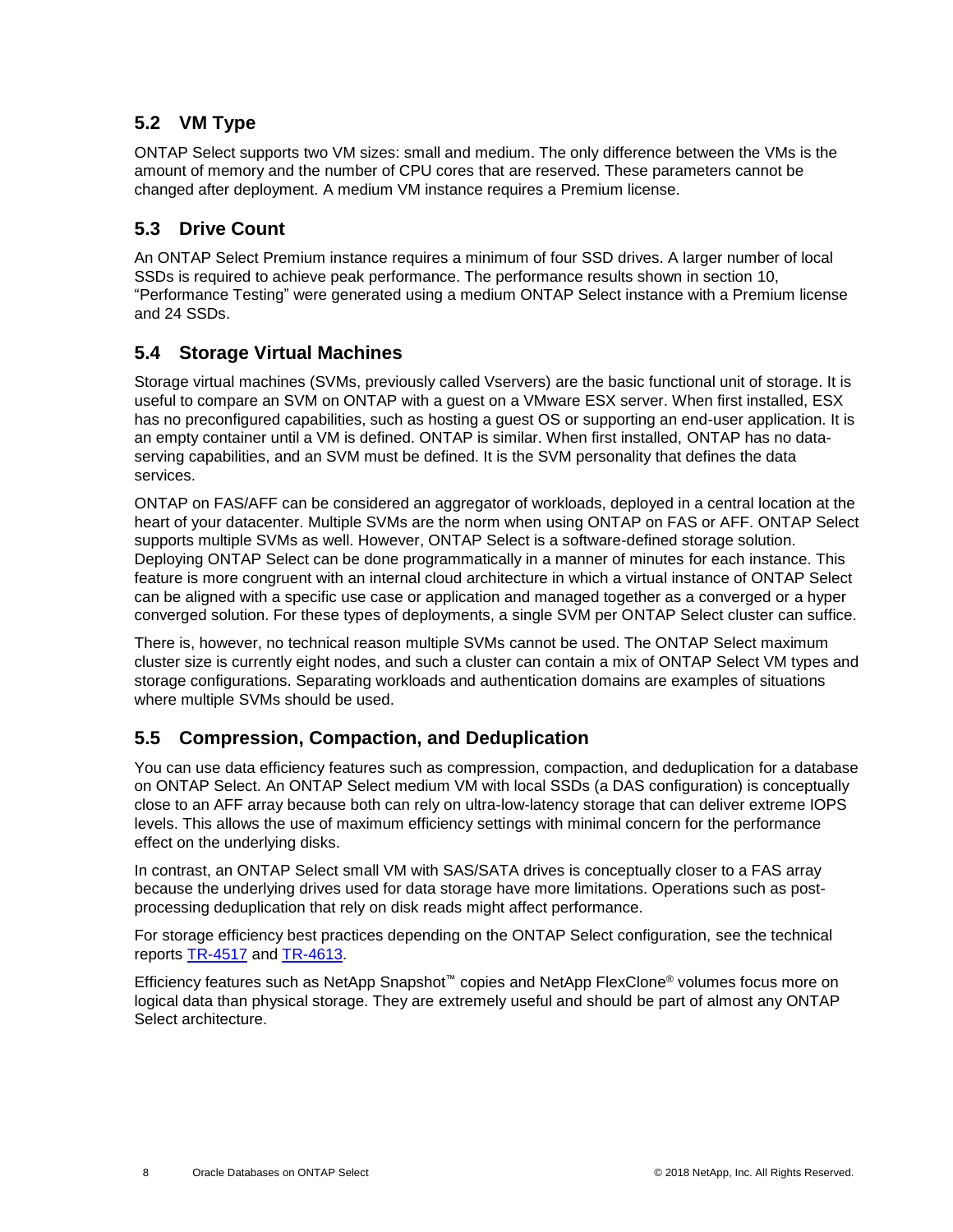### <span id="page-8-0"></span>**5.6 Thin Provisioning**

Thin provisioning refers to the configuration of more space on a storage system than is technically available. The most common type of thin provisioning is the creation of a LUN that appears to a SAN host as its full size, but it only starts occupying space on the storage system as data is written.

Compression, Snapshot copies, and FlexClone volumes are also forms of thin provisioning because they create more logical data than physical space, although there is always a chance that unexpected change rates consume all physical space.

Snapshot copies, FlexClone volumes, and thin-provisioned LUNs are all appropriate types of thin provisioning for an ONTAP Select environment.

### <span id="page-8-1"></span>**5.7 Space Management**

Some care must be taken with thin provisioning an Oracle environment because data change rates can increase unexpectedly. For example, space consumption due to Snapshot copies can grow rapidly if tables are reindexed, or a misplaced Oracle Recovery Manager (RMAN) backup can write a large amount of data in a very short time. Finally, it can be difficult to recover an Oracle database if a file system runs out of free space during datafile extension.

Fortunately, these risks can be addressed with careful configuration of volume-autogrow and snapshot-autodelete policies. As their names imply, these options enable a user to create policies that automatically clear space consumed by Snapshot copies or grow a volume to accommodate additional data. Many options are available, and needs vary by customer.

See the **ONTAP Logical Storage Management Guide** for your version of ONTAP for a complete discussion of these features.

# <span id="page-8-2"></span>**6 Oracle Data Protection**

### <span id="page-8-3"></span>**6.1 Snapshot Based Backups**

A more complete explanation of Oracle data protection with ONTAP can be found in [TR-4591:](https://www.netapp.com/us/media/tr-4591.pdf) Database Data Protection: Backup, Recovery, Replication, and DR. For comprehensive assistance with design, contact NetApp or a NetApp partner.

The most important consideration for a file system layout is the plan for leveraging NetApp Snapshot technology. There are three primary approaches:

- Consistency group snapshots
- Snapshot-optimized backups
- Snapshot-protected hot backups

### <span id="page-8-4"></span>**6.2 Consistency Group Backup**

Placing an entire Oracle database in a single volume, including datafiles, archive logs, redo logs, and control files, is a valid backup, restore, and replication method.

A crash-consistent backup of a database requires the capture of the entire database structure, including datafiles, redo logs, and control files, at a single point in time. If the database is stored in a single NetApp FlexVol® flexible volume, then the process is simple; a Snapshot copy can be created at any time. If a database spans volumes, a consistency group (CG) Snapshot copy must be created. Several options exist for creating CG Snapshot copies, including NetApp SnapCenter® software, the NetApp Snap Creator® framework, NetApp SnapManager® for Oracle (SMO), NetApp SnapDrive® for UNIX, and usermaintained scripts.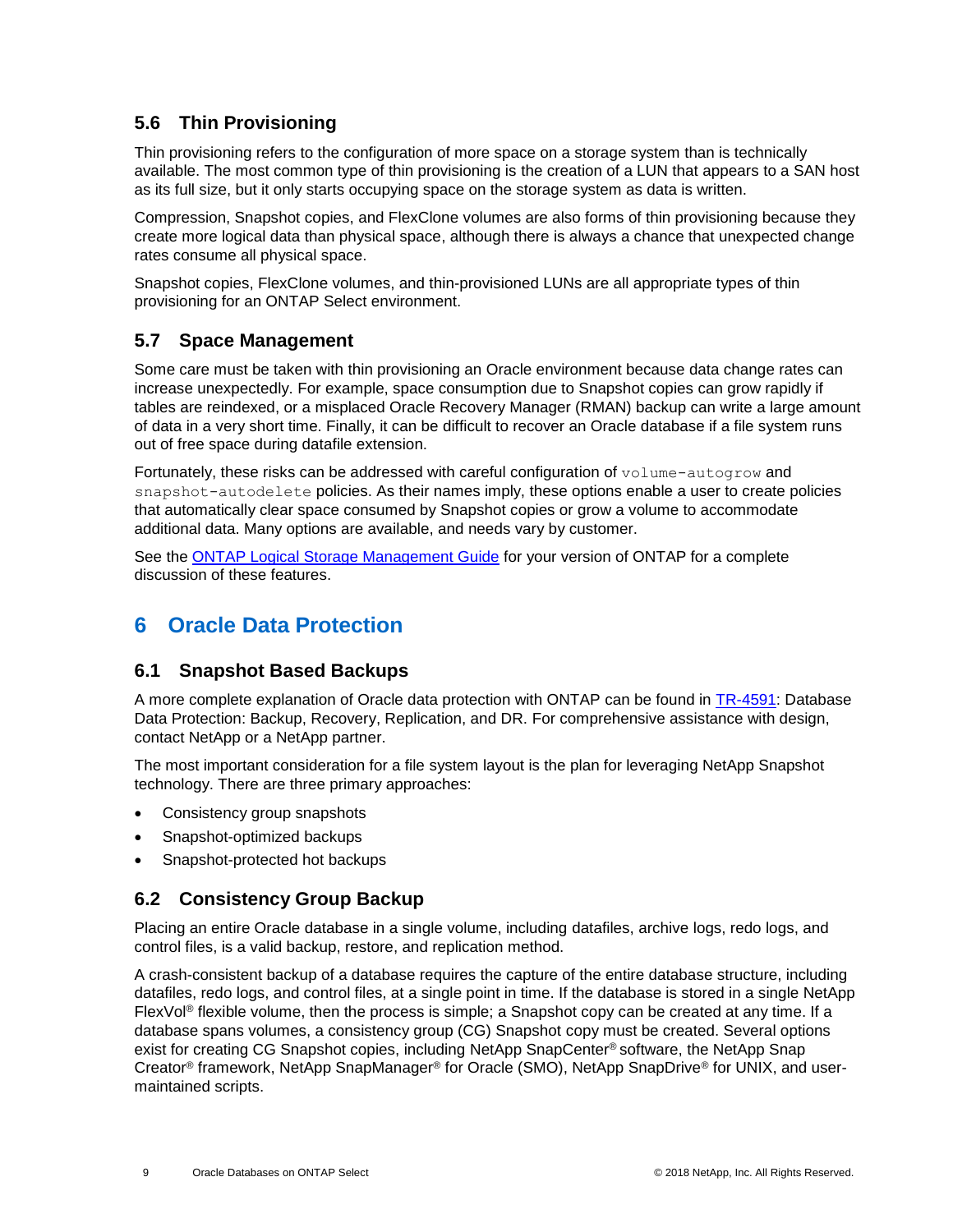This option is generally best when the recovery requirement is the point of the backup itself.

### <span id="page-9-0"></span>**6.3 Oracle Snapshot-Optimized Backup**

Snapshot-based backup and recovery become even simpler with Oracle 12c because there is no need to place a database in hot backup mode. The result is an ability to schedule snapshot-based backups directly on a storage system and still preserve the ability to perform complete or point-in-time recovery.

Two sets of data are required to recover from a snapshot-optimized backup:

- A snapshot or set of CG snapshots of the data files
- A synchronized set of archive logs, redo logs, and control files created after the data file snapshots

**Figure 1) Two-volume model.**



Although the hot backup recovery procedure is more familiar to database administrators (DBAs), it has for a long time been possible to use snapshots that were not created while the database was in hot backup mode. Extra manual steps were required with Oracle 10g and 11g during recovery to make the database consistent. With Oracle 12c, sqlplus and rman contain the extra logic to replay archive logs on datafile backups that were not in hot backup mode.

For complete details, see the section "Recovery Using Storage Snapshot Optimization" available in various releases of the Oracle 12c documentation. Also, see Oracle document ID 604683.1 regarding Oracle third-party snapshot support.

### <span id="page-9-1"></span>**6.4 Oracle Hot Backup**

Two sets of data are required to recover from a hot backup:

- A snapshot of the datafiles in backup mode
- The archive logs created while the datafiles were in hot backup mode

If complete recovery, including all committed transactions, is required, a third item is required:

• A set of current redo logs

There are a number of ways to drive recovery of a hot backup. Many customers restore snapshots by using the ONTAP CLI and then using Oracle rman or sqlplus to complete the recovery. This approach is especially common with large production environments in which the probability and frequency of database restores are extremely low and any restore procedure is handled by a skilled DBA. For complete automation, solutions such as NetApp SnapCenter include an Oracle plug-in with both command line and graphical interfaces.

### <span id="page-9-2"></span>**6.5 Recovery Based on Snapshot**

NetApp volume-based SnapRestore® (VBSR) technology enables a volume to be almost instantly reverted to an earlier point in time. Because all the data on the volume is reverted, VBSR might not be appropriate for all use cases. For example, if an entire database, including datafiles, redo logs, and archive logs, is stored on a single volume and this volume is restored with VBSR, then data is lost because the newer archive log and redo data are discarded.

VBSR is not required for restore. Many databases can be restored by using file-based single-file SnapRestore (SFSR) or by simply copying files from the Snapshot copy back into the active file system.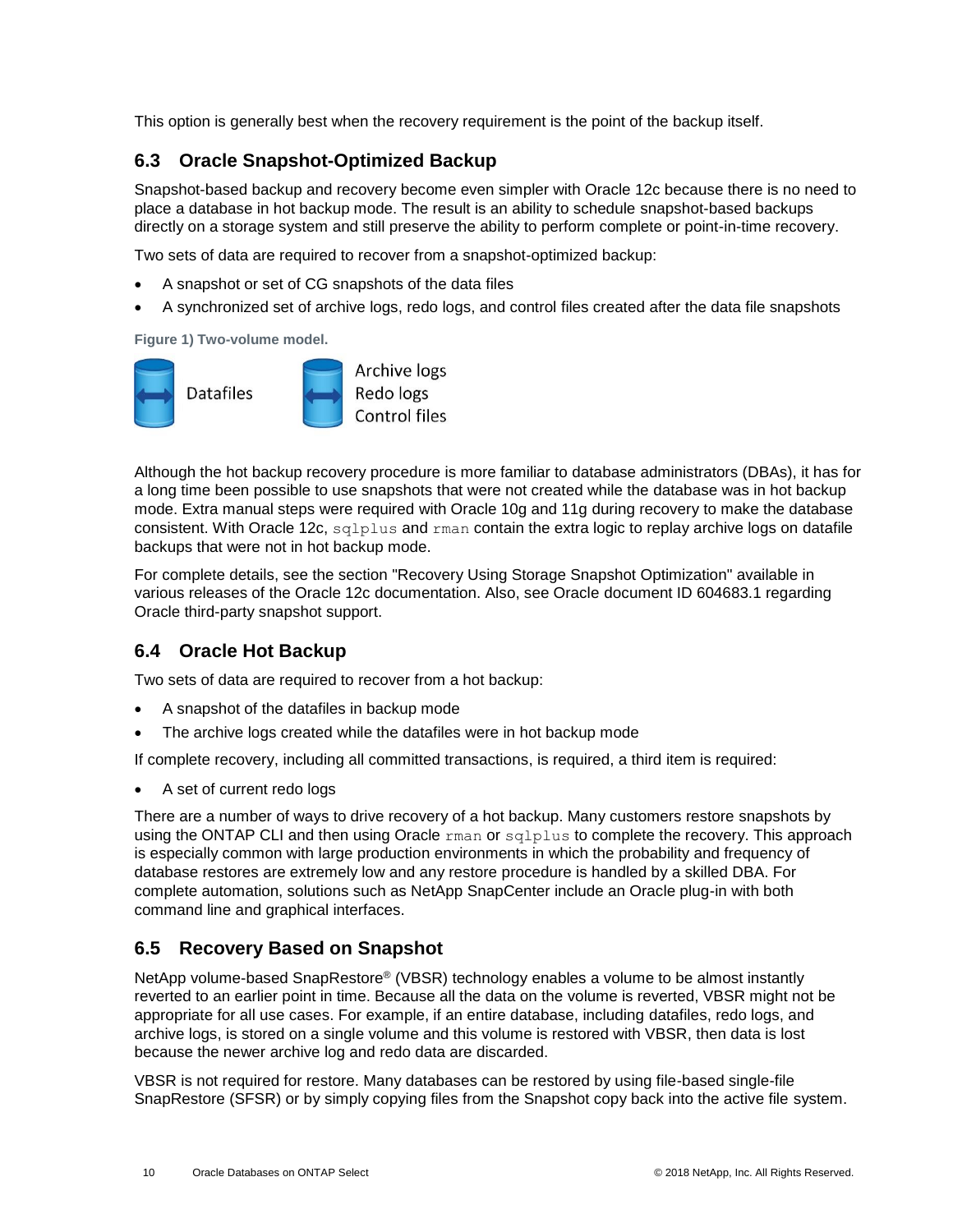VBSR is preferred when a database is very large or when it must be recovered as quickly as possible, and the use of VBSR requires isolation of the datafiles. In an NFS environment, the datafiles of a given database must be stored in dedicated volumes that are uncontaminated by any other type of file. In a SAN environment, datafiles must be stored in dedicated LUNs on dedicated FlexVol volumes. If you use a volume manager (including Oracle Automatic Storage Management [ASM]), the disk group must also be dedicated to datafiles.

Isolating datafiles in this manner allows them to be reverted to an earlier state without damaging other file systems.

### <span id="page-10-0"></span>**6.6 ONTAP Select and Third-Party Snapshots**

Oracle doc ID 604683.1 explains the requirements for third-party snapshot support and the multiple options available for backup and restore operations.

The third-party vendor must guarantee that the company's snapshots conform to the following requirements:

- Snapshots must integrate with Oracle's recommended restore and recovery operations.
- Snapshots must be database crash consistent at the point of the snapshot.
- Write ordering is preserved for each file in a snapshot.

ONTAP Select and NetApp Oracle management products comply with these requirements.

### <span id="page-10-1"></span>**6.7 Oracle Recovery Manager with Amazon S3**

Although the majority of all backup and recovery scenarios should be possible by using the local snapshots, Oracle RMAN has integration with Amazon S3 as a low-cost streaming backup option. RMAN with S3 is not a substitute for local snapshots because performance is much slower during backup and recovery while it copies files. However, it is a good option for long-term backups located on different media in addition to the local snapshots.

# <span id="page-10-2"></span>**7 General Oracle Configuration**

The following parameters generally apply to all configurations.

#### <span id="page-10-3"></span>**7.1 filesystemio\_options**

The Oracle initialization parameter filesystemio options controls the use of asynchronous and direct I/O. Contrary to common belief, asynchronous and direct I/O are not mutually exclusive. NetApp has observed that this parameter is frequently misconfigured in customer environments, and this misconfiguration is directly responsible for many performance problems.

Asynchronous I/O means that Oracle I/O operations can be parallelized. Before the availability of asynchronous I/O on various OSs, users configured numerous dbwriter processes and changed the server process configuration. With asynchronous I/O, the OS itself performs I/O on behalf of the database software in a highly efficient and parallel manner. This process does not place data at risk, and critical operations, such as Oracle redo logging, are still performed synchronously.

Direct I/O bypasses the OS buffer cache. I/O on a UNIX system ordinarily flows through the OS buffer cache. This approach is useful for applications that do not maintain an internal cache, but Oracle has its own buffer cache in the SGA. In almost all cases, it is better to enable direct I/O and allocate server RAM to the SGA rather than to rely on the OS buffer cache. The Oracle SGA uses the memory more efficiently. In addition, when I/O flows through the OS buffer, it is subject to additional processing, which increases latencies. The increased latencies are especially noticeable with heavy write I/O when low latency is a critical requirement.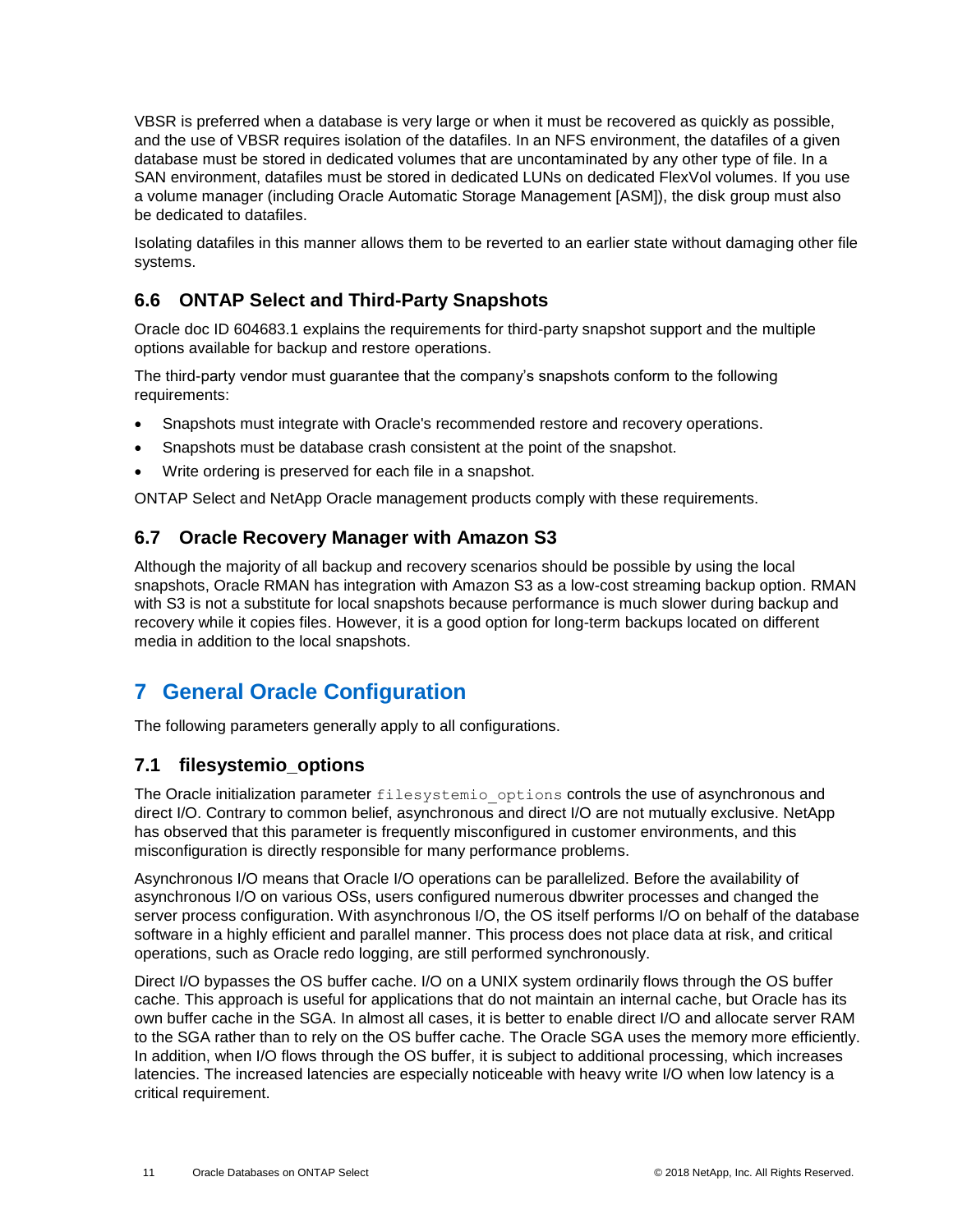The following options are available for filesystemio options:

- **async.** Oracle submits I/O requests to the OS for processing. This process allows Oracle to perform other work rather than waiting for I/O completion and thus increases I/O parallelization.
- **directio.** Oracle performs I/O directly against physical files rather than routing I/O through the host OS cache.
- **none.** Oracle uses synchronous and buffered I/O. In this configuration, the choice between shared and dedicated server processes and the number of dbwriters are more important.
- setall. Oracle uses both asynchronous and direct I/O.

In almost all cases, the use of  $\text{setall}$  is optimal, but consider the following issues:

- Some customers have encountered asynchronous I/O problems in the past, especially with previous Red Hat Enterprise Linux 4 (RHEL4) releases. These problems are no longer reported, however, and asynchronous I/O is stable on all current OSs.
- If a database has been using buffered I/O, a switch to direct I/O might also warrant a change in the SGA size. Disabling buffered I/O eliminates the performance benefit that the host OS cache provides for the database. Adding RAM back to the SGA repairs this problem. The net result should be an improvement in I/O performance.
- Although it is almost always better to use RAM for the Oracle SGA than for OS buffer caching, it might be impossible to determine the best value. For example, it might be preferable to use buffered I/O with very small SGA sizes on a database server with many intermittently active Oracle instances. This arrangement allows the flexible use of the remaining free RAM on the OS by all running database instances. This situation is highly unusual, but it has been observed at some customer sites.
	- **Note:** The filesystemio\_options parameter has no effect in Direct NFS (DNFS) and ASM environments. The use of DNFS or ASM automatically results in the use of both asynchronous and direct I/O.

NetApp recommends the following practice:

Set filesystemio options to setall, but be aware that under some circumstances the loss of the host buffer cache might require an increase in the Oracle SGA.

### <span id="page-11-0"></span>**7.2 db\_file\_multiblock\_read\_count**

The db\_file\_multiblock\_read\_count parameter controls the maximum number of Oracle database blocks that Oracle reads as a single operation during sequential I/O. This parameter does not, however, affect the number of blocks that Oracle reads during any and all read operations, nor does it affect random I/O. Only sequential I/O is affected.

Oracle recommends that the user leave this parameter unset. Doing so allows the database software to automatically set the optimum value. This approach generally means that this parameter is set to a value that yields an I/O size of 1MB. For example, a 1MB read of 8KB blocks would require 128 blocks to be read, and the default value for this parameter would therefore be 128.

Most database performance problems observed by NetApp at customer sites involve an incorrect setting for this parameter. There were valid reasons to change this value with Oracle versions 8 and 9. As a result, the parameter might be unknowingly present in init.ora files because the database was upgraded in place to Oracle 10 and later. A legacy setting of 8 or 16, compared to a default value of 128, significantly damages sequential I/O performance.

NetApp recommends the following:

The db file multiblock read count parameter should not be present in the init.ora file. NetApp has never encountered a situation in which changing this parameter improved performance, but there are many cases in which it caused clear damage to sequential I/O throughput.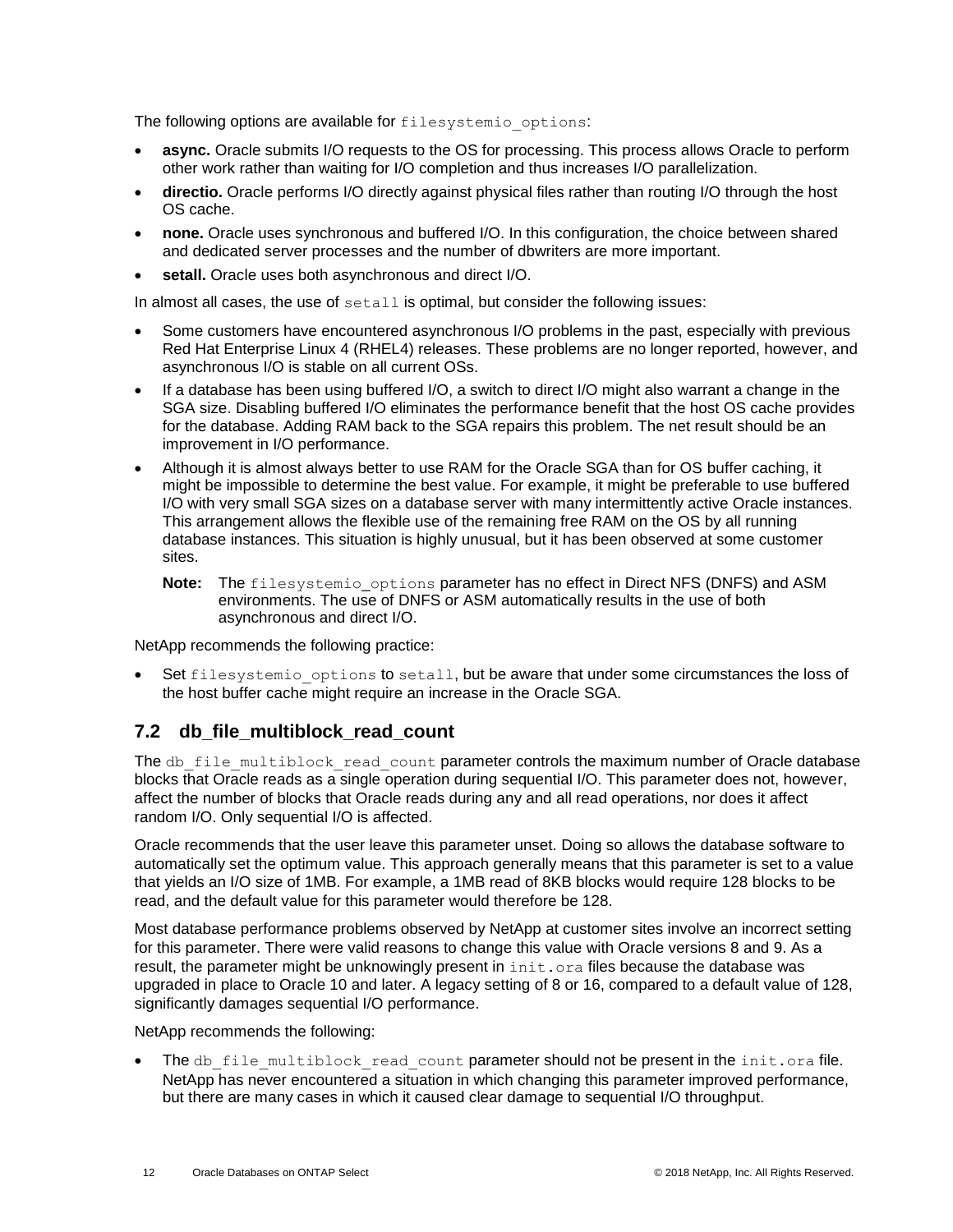# <span id="page-12-0"></span>**8 General NFS Configuration**

### <span id="page-12-1"></span>**8.1 NFS Versions**

Oracle currently limits NFS support of the mounted file systems to NFS version 3. For this reason, NetApp does not support the use of file systems mounted through NFSv4, NFSv4.1, or pNFS with Oracle databases. This document will be updated if Oracle's support stance changes.

### <span id="page-12-2"></span>**8.2 TCP Slot Tables**

TCP slot tables are the NFS equivalent of the host bus adapter (HBA) queue depth. These tables control the number of NFS operations that can be outstanding at any one time. The default value is usually 16, which is far too low for optimal performance. The opposite problem occurs on newer Linux kernels, which can automatically increase the TCP slot table limit to a level that saturates the NFS server with requests.

For optimal performance and to prevent performance problems, adjust the kernel parameters that control the TCP slot tables.

Run the sysctl -a | grep tcp.\*.slot table command and observe the following parameters:

```
# sysctl -a | grep tcp.*.slot_table
sunrpc.tcp_max_slot_table_entries = 128sunrpc.tcp slot table entries = 128
```
All Linux systems should include sunrpc.tcp\_slot\_table\_entries, but only some include sunrpc.tcp\_max\_slot\_table\_entries. They should both be set to 128.

### <span id="page-12-3"></span>**8.3 Direct NFS**

Oracle's DNFS client is designed to bypass the host NFS client and perform NFS file operations directly on an NFS server. Enabling it requires only changing the Oracle Disk Manager library. Instructions for this process are provided in the Oracle documentation.

Using DNFS results in a general improvement in I/O performance and decreases the load on the host and on the storage system because I/O is performed in the most efficient way possible. In addition, Oracle DNFS provides multipathing and fault tolerance. For example, two 10Gb interfaces can be bound together to offer 20Gb of bandwidth. A failure of one interface results in I/O being retried on the other interface. The overall operation is very similar to FC multipathing.

If you use DNFS, it is critical that you install all patches described in Oracle doc 1495104.1. If a patch cannot be installed, the environment must be evaluated to make sure that the bugs described in that document do not cause problems. In some cases, an inability to install the required patches prevents the use of DNFS.

#### **Caution**

- Before using DNFS, verify that the patches described in Oracle doc 1495104.1 are installed.
- Starting with Oracle 12c, DNFS includes support for NFSv3, NFSv4, and NFSv4.1. NetApp support policies cover v3 and v4 for all clients, but at the time of writing, NFSv4.1 is not supported for use with Oracle DNFS.
- Do not use DNFS with any type of round-robin name resolution, including DNS, DDNS, NIS, or any other method. This restriction includes the DNS load balancing feature available in ONTAP. When an Oracle database using DNFS resolves a host name to an IP address, it must not change on subsequent lookups. Having the IP address change can result in Oracle database crashes and possible data corruption.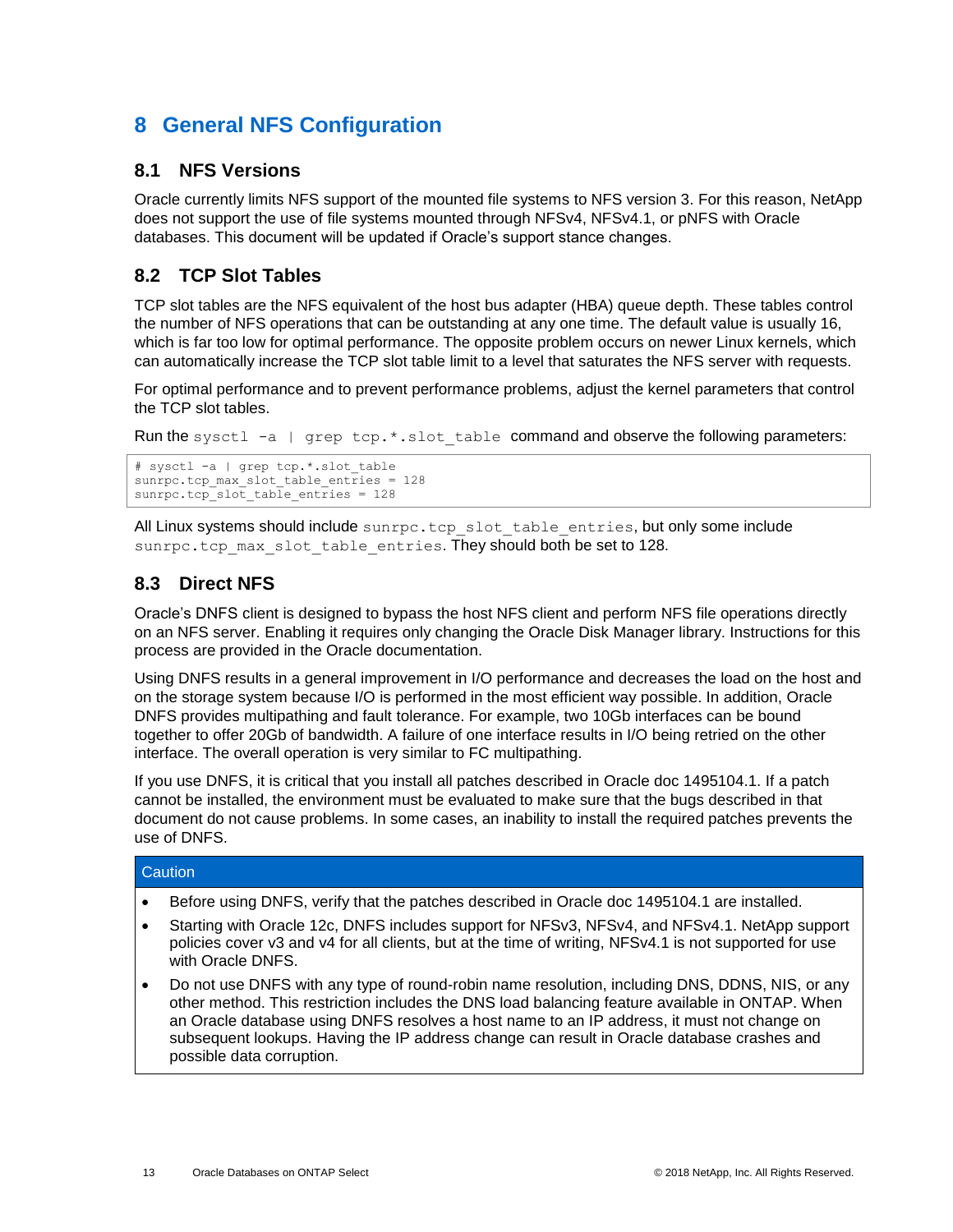### <span id="page-13-0"></span>**8.4 Direct NFS and Host File System Access**

Using DNFS can occasionally cause problems for applications or user activities that rely on the visible file systems mounted on the host because the DNFS client accesses the file system out of band from the host OS. The DNFS client can create, delete, and modify files without the knowledge of the OS.

When the mount options for single-instance databases are used, they enable caching of file and directory attributes, which also means that the contents of a directory are cached. Therefore, DNFS can create a file, and there is a short lag before the OS rereads the directory contents and the file becomes visible to the user. This delay is not generally a problem, but, on rare occasions, utilities such as SAP BR\*Tools might have issues. If a problem happens, address it by changing the mount options to use the recommendations for Oracle Real Application Cluster (RAC). This change results in the disabling of all host caching.

Change mount options only when DNFS is used and a problem results from a lag in file visibility. If DNFS is not in use, using Oracle RAC mount options on a single-instance database results in degraded performance.

### <span id="page-13-1"></span>**8.5 ADR and NFS**

Some customers have reported performance problems resulting from an excessive amount of I/O on data in the ADR location. The problem does not generally occur until a lot of performance data has accumulated. The reason for the excessive I/O is unknown, but this problem appears to be a result of Oracle processes repeatedly scanning the target directory for changes.

Removal of the noac and/or actimeo=0 mount options allows host OS caching to occur and reduces storage I/O levels.

NetApp recommends that you do not place ADR data on a file system with noac or actimeo=0 because performance problems are likely. Separate ADR data into a different mount point if necessary.

# <span id="page-13-2"></span>**9 Oracle on ONTAP Select Solution Designs**

The following sections outline some of the primary use cases for Oracle on ONTAP. The best approach is to first define the business requirements in terms of performance, data protection, recovery point objective (RPO), recovery time objective (RTO), and availability. The technical architecture should then be designed based on those defined requirements.

The following sections illustrate some of the options available to tailor an ONTAP Select environment to a particular Oracle database requirement.

### <span id="page-13-3"></span>**9.1 Production Databases**

Operating a production database on ONTAP Select generally requires the highest possible levels of data protection and availability. This fact means zero tolerance for data loss (RPO = 0) and minimal time required to recover after an outage. High availability is also a requirement, and performance demands would probably be much higher than for a database used for simple development purposes.

#### **Data Availability**

A production database generally requires ONTAP Select in HA mode to protect against VM failure.

#### **Performance**

ONTAP Select Premium with local SSD drives delivers the maximum performance available for production databases.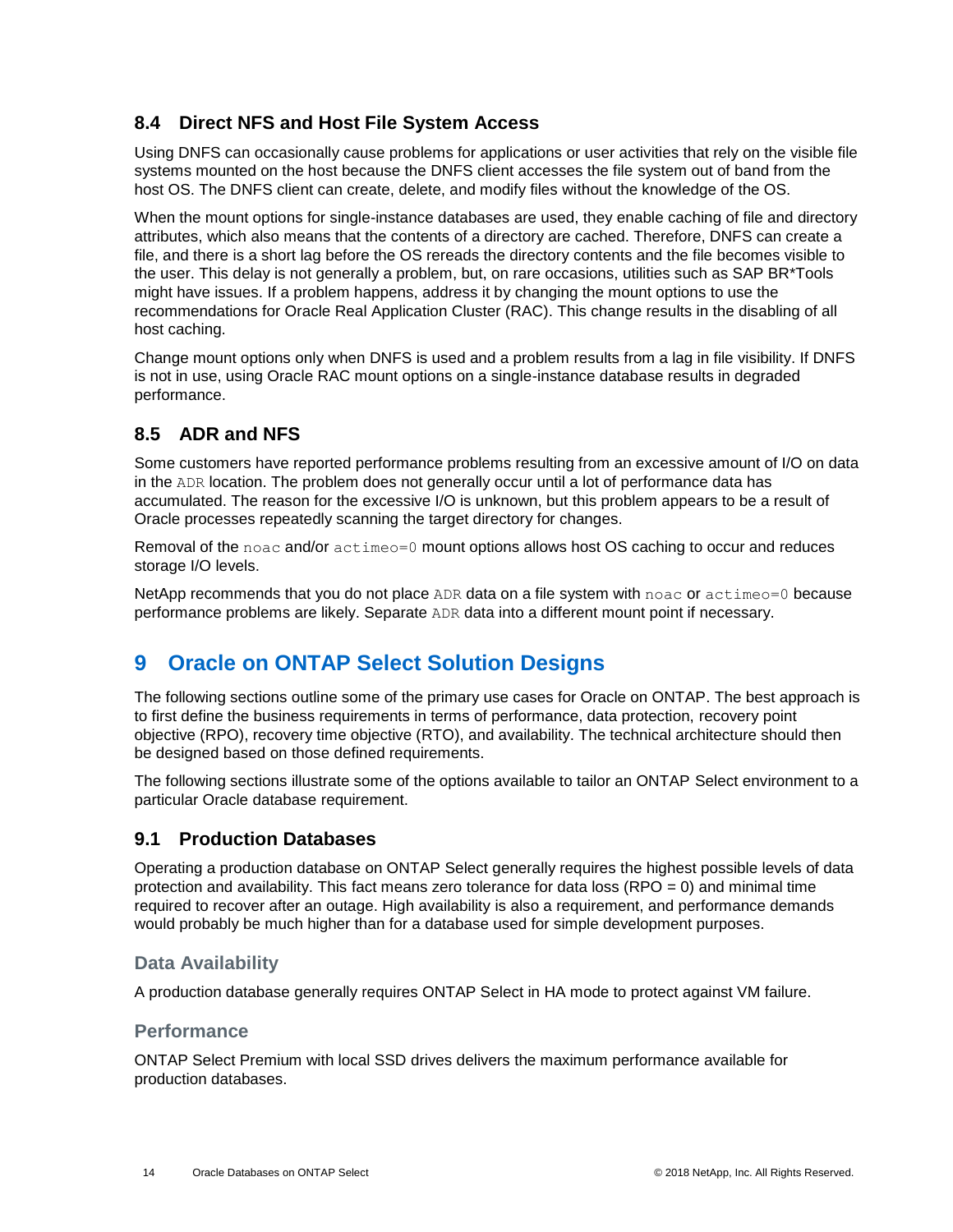### **Backup and Recovery**

Many options exist for backup and recovery, including:

- A simple snapshot schedule on ONTAP Select
- The NetApp SnapCenter Oracle plug-in
- Oracle RMAN, including Oracle RMAN backups to an Amazon S3 destination

The majority of all backup and recovery scenarios should be possible using the local Snapshot copies. This option offers convenient, simple, and near-instantaneous restoration of a database, irrespective of size.

See section [6,](#page-8-2) ["Oracle Data Protection,](#page-8-2)" for additional details.

### <span id="page-14-0"></span>**9.2 Development and Testing**

ONTAP Select, including single-node deployments and small instances, is a good fit for development and testing work because it can be deployed on demand on almost any hardware in your datacenter. This includes servers with local storage or shared storage (ONTAP Select vNAS). There are no procurement delays for new equipment, nor is money wasted on unused infrastructure during quieter periods.

#### **Data Availability**

In contrast to production environments, development databases do not generally require high availability or even backups. A single instance of ONTAP Select offers both cost savings and lower performance demands on the virtualization infrastructure.

#### **Data Seeding with ONTAP**

Testing a database on ONTAP Select typically requires copying a database from an external source. You can perform this process with typical copy methods such as FTP, but it takes time to copy the data from the source and then restore it on the ONTAP Select instance. A better option is to leverage NetApp SnapMirror® replication.

Seeding with SnapMirror requires a source storage system running ONTAP using either NFS, iSCSI, or FC. The simplest option is to use a source database on which all datafiles are confined to a single FlexVol volume and then replicate to ONTAP Select with SnapMirror. This process provides the baseline database. In addition, a FlexVol volume containing archive logs, at least one redo log, and one control file is required to bring the database replica to a fully consistent state. These two datasets can be used in one of two ways. First, you can break the mirror during testing and then resynchronize it when testing is complete. Second, you can clone the replicated Snapshot copies in ONTAP Select using a variety of options.

SnapCenter is the most comprehensive option because it provides complete GUI-based automation of the entire database. SnapCenter can not only automate the entire cloning process, but also protect the source database and manage replication. Simpler dev/test requirements can be met with OS-based scripts.

Any protocol can be used, including FC. You can replicate FC LUN data and any other type of data to ONTAP Select. The LUN is mapped to the hosts as an iSCSI LUN and otherwise operates as usual.

#### **Data Seeding with RMAN**

If the source database is not on ONTAP but an ONTAP system is available, then you can use Oracle RMAN to maintain an up-to-date image copy of the database, which you can then replicate to ONTAP Select. One benefit to this approach is that the image is usable by itself without any requirement for log replay.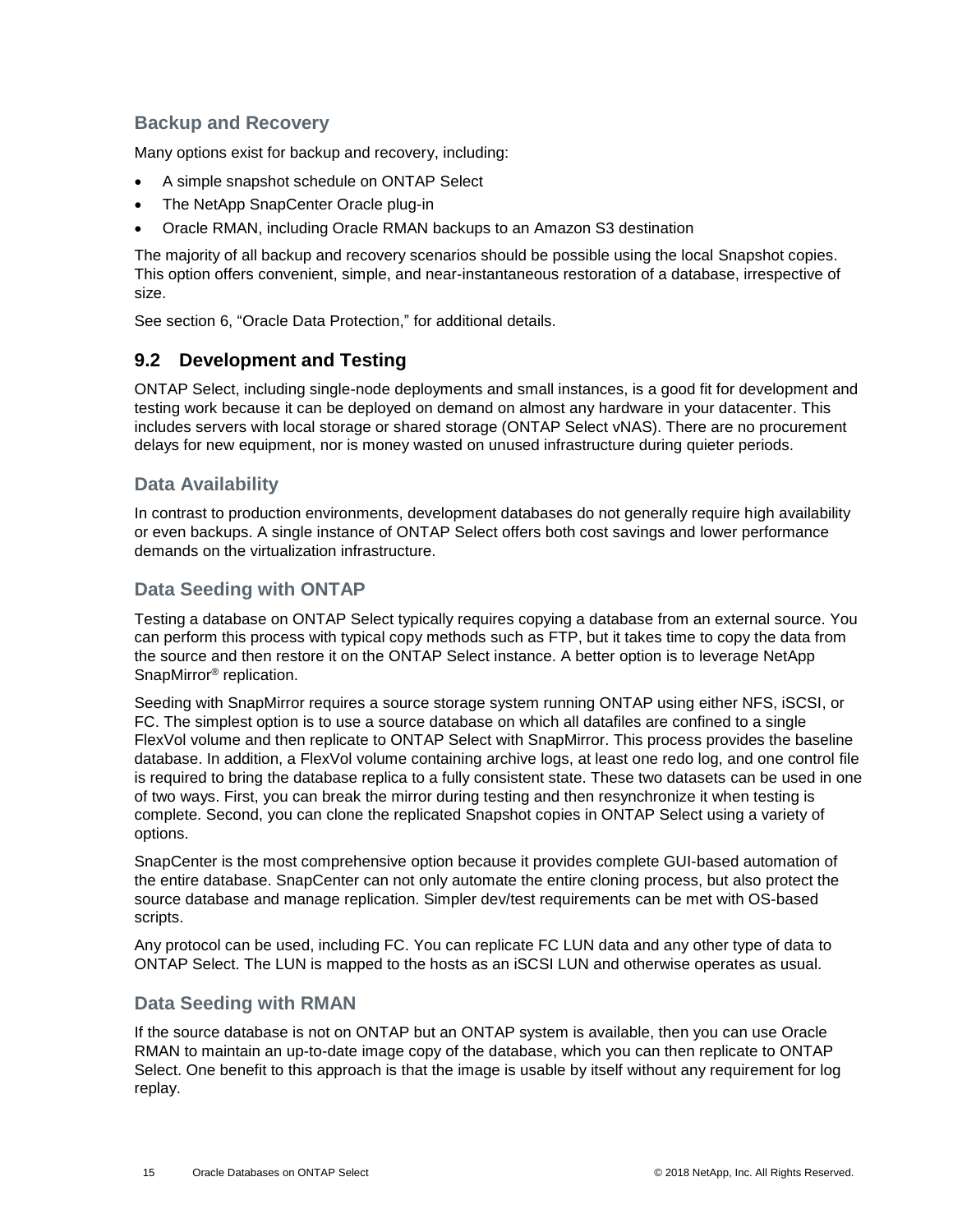The setup process starts when you restore a backup of the source database datafiles on ONTAP Select. After you restore the datafiles, you can establish a method for log shipping. The goal is to create a constant feed of archive logs generated by the primary database and then replay them on the restored database to keep them both close to the same state. You can do this replaying with rsync or FTP or as a standard Oracle standby database. You can also configure a simple log-shipping migration out of band with respect to the original database, which makes it particularly useful for mission-critical databases. No configuration changes are required for the source database, and the restoration and initial configuration of the migration environment have no effect on production operations.

You can then use the database in ONTAP Select with a variety of options. For example, you can create a baseline Snapshot copy as a backout path. You can then open the database for testing, and when testing is complete, you can restore the database to the base state using the previously created Snapshot copy. Replication from the source can then be resumed. For more dynamic requirements, you can clone a standby database using SnapCenter.

#### **Backup and Recovery**

Backup and recovery of a test database are not generally required, but Snapshot copies of a database are simple to create. Developers can easily drive the process themselves using the ONTAP CLI to conveniently and flexibly create backups. For example, before starting a series of repeated tests, a developer can shut down a database and create baseline Snapshot copies using a command as simple as snapshot create -volume mydatabase -snapshot baseline. The developer can then perform the required tests, shut down the database, and type snapshot restore -volume mydatabase -snapshot baseline to reset the database to its original state.

Other options exist to manage backup and recovery of a test database, but in a testing environment it is often easier to give the developers a login to the ONTAP CLI and issue commands directly.

### <span id="page-15-0"></span>**9.3 Disaster Recovery with SnapMirror**

Disaster recovery of a production database using SnapMirror requires ONTAP for the source database. The simplest option is the use of a source database for which all datafiles are confined to a single FlexVol volume and then replicated to ONTAP Select with SnapMirror. This process provides the baseline database. In addition, a FlexVol volume containing archive logs, at least one redo log, and one control file is required to bring the database replica to a fully consistent state.

Any protocol can be used, including FC. You can replicate FC LUN data to ONTAP Select just as with any other type of data. The LUN is mapped to the hosts as an iSCSI LUN and otherwise operates as usual.

In the event of a disaster, the basic procedure is nothing more than breaking the mirrors and replaying the available logs. The process is simple enough to perform manually, but if you are using multiple databases and applications, OnCommand® Workflow Automation might be a better option.

#### **Data Availability**

A production database typically requires ONTAP Select in HA mode to protect against VM failure.

#### **Performance**

ONTAP Select Premium with local SSD drives delivers the maximum performance available for production databases. Although a DR copy of a database might not create significant performance demands outside of a disaster situation, the solution must still be sized to support the DR workload. Furthermore, many customers leverage the DR infrastructure for day-to-day development and testing work, which creates additional performance demands on storage.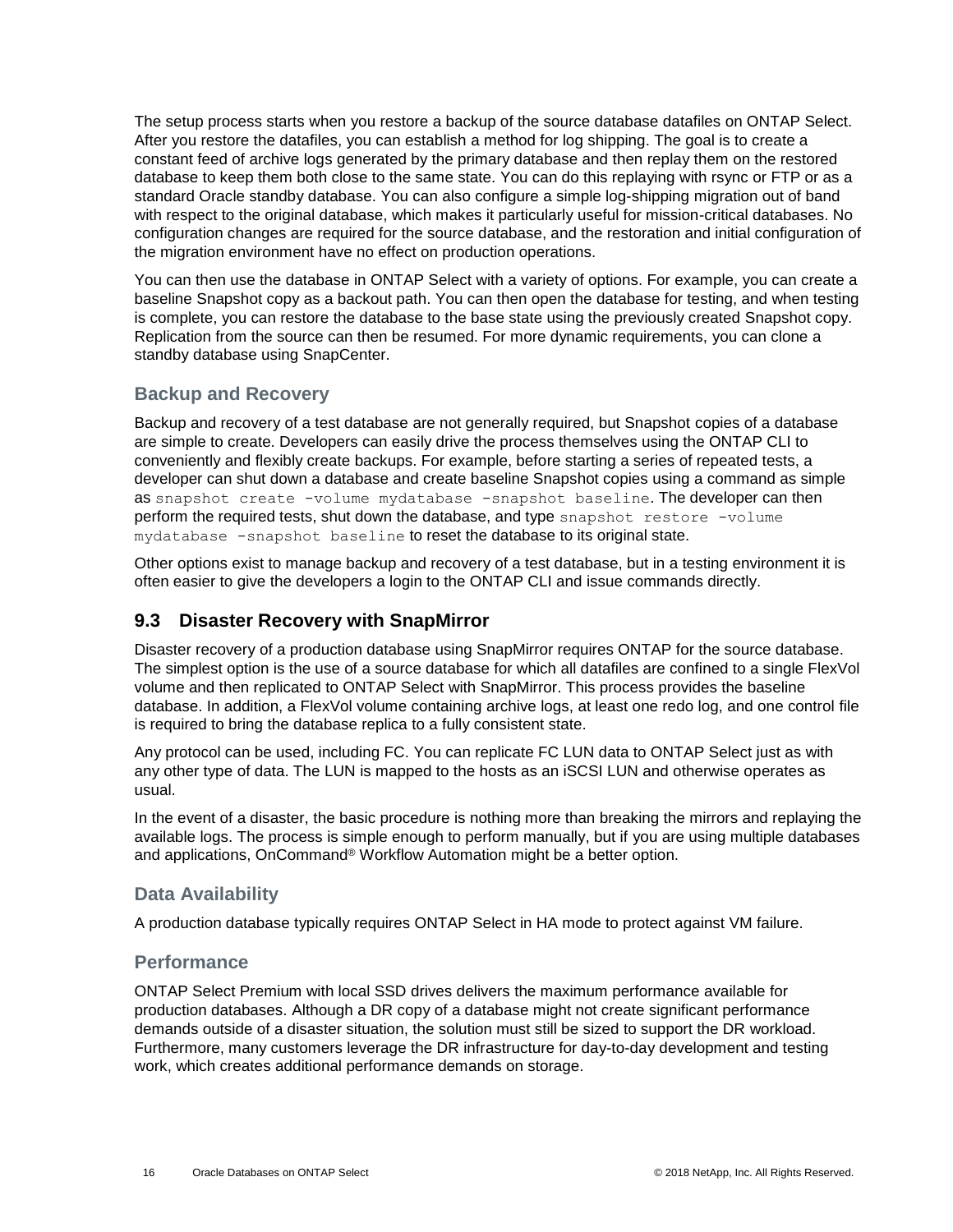### **Backup and Recovery**

One of the primary benefits of standardizing on ONTAP is the ability to leverage the same backup and recovery procedures across the enterprise, including in the cloud.

Many options exist for backup and recovery, including the following:

- A simple Snapshot schedule on ONTAP Select
- The NetApp SnapCenter Oracle plug-in
- Oracle RMAN, including Oracle RMAN backups to an Amazon S3 destination

See section [6,](#page-8-2) ["Oracle Data Protection,](#page-8-2)" for additional details.

#### <span id="page-16-0"></span>**9.4 Disaster Recovery with Oracle DataGuard**

Oracle DataGuard can also be used to maintain a disaster recovery copy on ONTAP Select. DataGuard replication is protocol agnostic, meaning that the protocols on the source and destination do not need to match. Furthermore, Oracle RAC databases can be replicated to a single-instance database.

#### **Data Availability**

A production database generally requires ONTAP Select in HA mode to protect against VM failure.

#### **Performance**

ONTAP Select Premium with local SSD drives delivers the maximum performance for production databases. The write workload of a DataGuard standby database can be substantial, so the ONTAP Select instance hosting the copy should have performance capabilities equivalent to the source database.

Furthermore, many customers leverage DR infrastructure for day-to-day development and testing work, which creates additional performance demands on storage.

#### **Backup and Recovery**

One of the primary benefits of standardizing on ONTAP is the ability to leverage the same backup and recovery procedures across the enterprise, including the cloud.

Many options exist for backup and recovery, including the following:

- A simple snapshot schedule on ONTAP Select
- The NetApp SnapCenter Oracle plug-in
- Oracle RMAN, including Oracle RMAN backups to an Amazon S3 destination

See section [6,](#page-8-2) ["Oracle Data Protection,](#page-8-2)" for additional details.

### <span id="page-16-1"></span>**10 Performance Testing**

Confirming that an ONTAP Select solution meets the requirements of a production database requires careful planning and testing. White box or commodity servers differ in performance even if the number of disk drives and number of CPU cores appear to be the same. The choice of RAID controllers (if present), hypervisors, drive characteristics, and myriad other variables result in a much larger number of price and performance points when compared with an engineered storage system such as FAS or AFF.

#### <span id="page-16-2"></span>**10.1 Configuration**

The test environment consisted of a four-node ONTAP Select cluster and used a medium ONTAP Select VM with a Premium license. Each node had exclusive access to a local VMware Virtual Machine File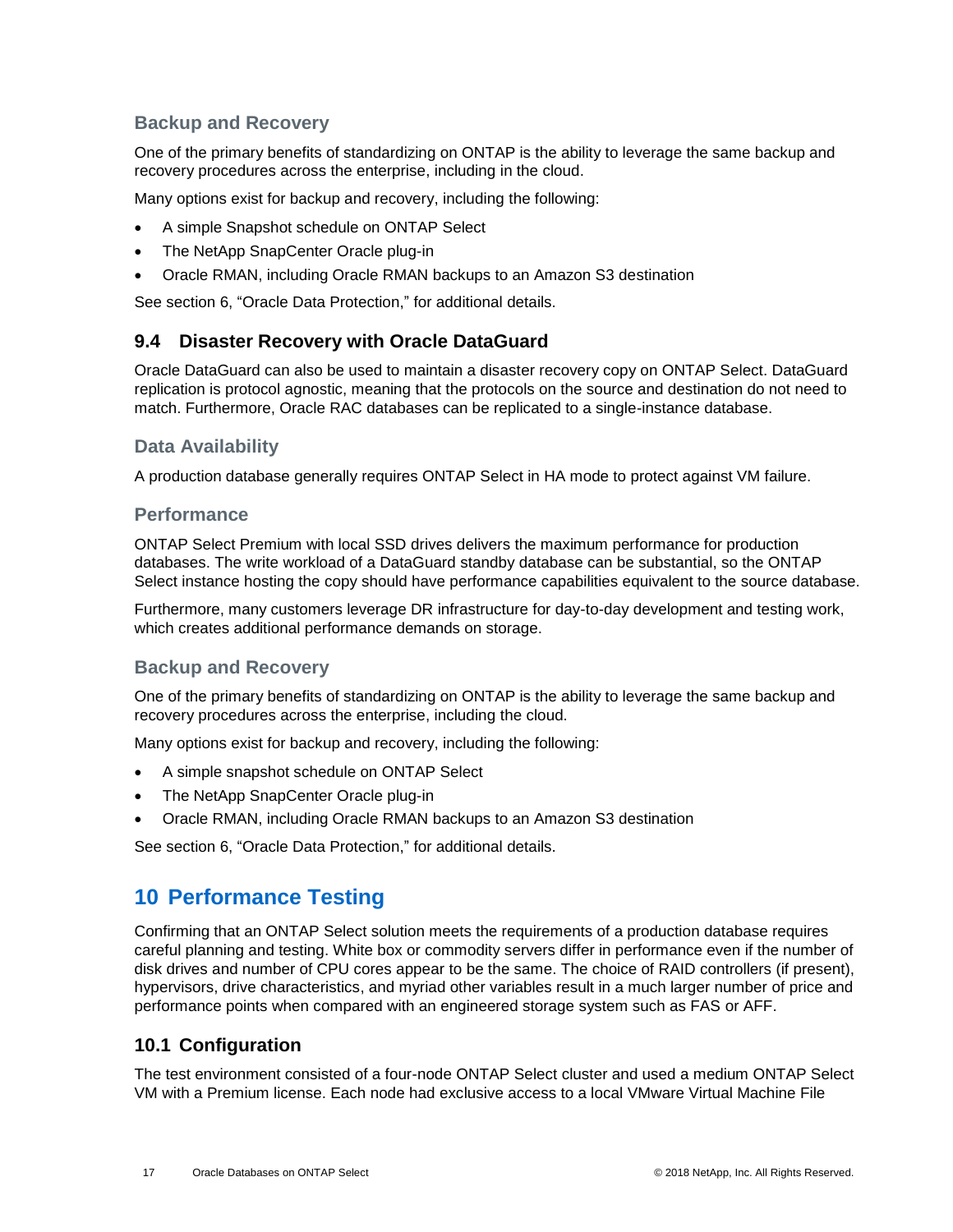System (VMFS) datastore composed of 24 SSDs. Only two nodes out of the four-node cluster were used, and these nodes were part of a single HA pair. The other HA pair in the four-node cluster was idle and not included in the test. All the ONTAP Select servers were the Fujitsu 2540 model. A separate Fujitsu 2540 server was used to generate the Oracle workload. Figure 2 shows the test architecture.



**Figure 2) Test architecture.**

### <span id="page-17-0"></span>**10.2 Load Generation**

Load was created using the SLOB2 (Silly Little Oracle Benchmark) utility, available [here.](https://kevinclosson.net/slob/) SLOB drives storage I/O from an Oracle database and allows the easy comparison of different configurations. IOPS and latency numbers are then extracted directly from the Oracle database to see what performance looks like from the database point of view.

### <span id="page-17-1"></span>**10.3 Protocols**

Two protocols were tested on the same hardware setup: iSCSI and NFS. ONTAP Select does not support FC.

### <span id="page-17-2"></span>**10.4 Metrics**

Read and write IOPS were based on the Oracle Automatic Workload Repository (AWR) report lLoad Average. The SLOB2 database was configured to force random I/O, and all read and write operations were presumed to be single block. Read latency is based on the db file sequential read statistic, and write latency is based on db file parallel write. Many other options were available, but these two are used most often by customers. Redo logging is reported as total throughput, but latency is not included because the latency for a redo log write varies greatly depending on the size of the write operation. An absolute latency number for a redo logging operation is not meaningful by itself.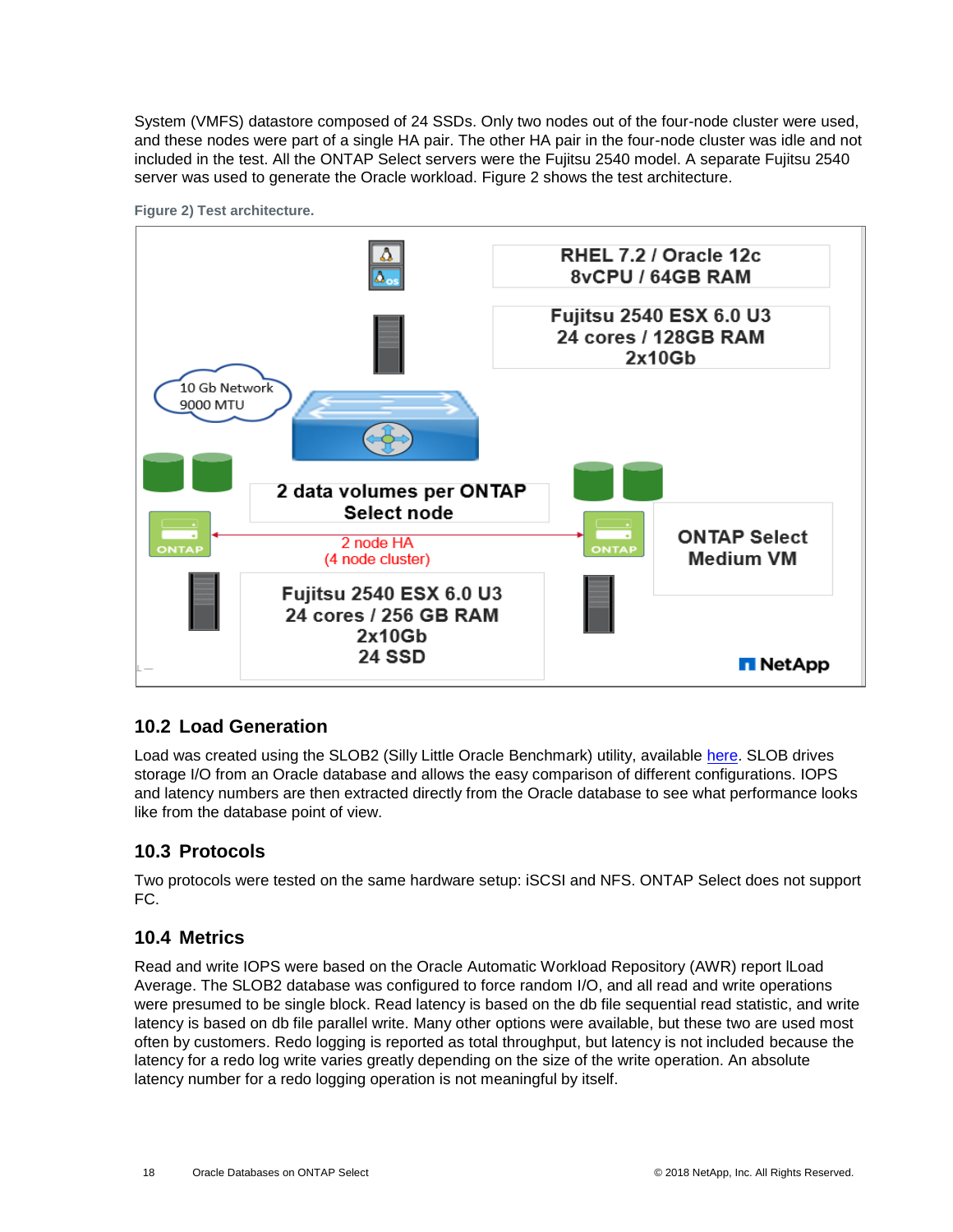### <span id="page-18-0"></span>**10.5 Latency Cutoff Tests**

[Table 1](#page-18-2) shows the maximum IOPS capabilities of the test configuration using a variety of read/write ratios at the 1ms mark. The latency cutoff is based on the database read latency because this is the primary storage limitation for Oracle databases. As expected, minor differences in performance exist, but NFS and iSCSI deliver equivalent performance overall.

|           | <b>NFS IOPS</b><br>(Total) | <b>Read Latency</b><br>(ms) | <b>ISCSI IOPS</b><br>(Total) | <b>Read Latency</b><br>(ms) |
|-----------|----------------------------|-----------------------------|------------------------------|-----------------------------|
| 50% reads | 29,730.8                   | 0.836                       | 33,701.7                     | 1.062                       |
| 75% reads | 38,385.8                   | 1.017                       | 39,430.3                     | 1.025                       |
| 80% reads | 38,460.4                   | 0.974                       | 41,549.1                     | 1.011                       |
| 90% reads | 50,276.4                   | 1.028                       | 46,226.1                     | 0.987                       |

<span id="page-18-2"></span>**Table 1) Performance at 1ms.**

### <span id="page-18-1"></span>**10.6 Protocol Performance Tests**

[Figure 3](#page-18-3) and [Figure 4](#page-19-1) show read and write latencies for NFS and iSCSI using a 75% read and 25% write workload over an increasing IOPS load.

<span id="page-18-3"></span>**Figure 3) IOPS/Latency with iSCSI.**

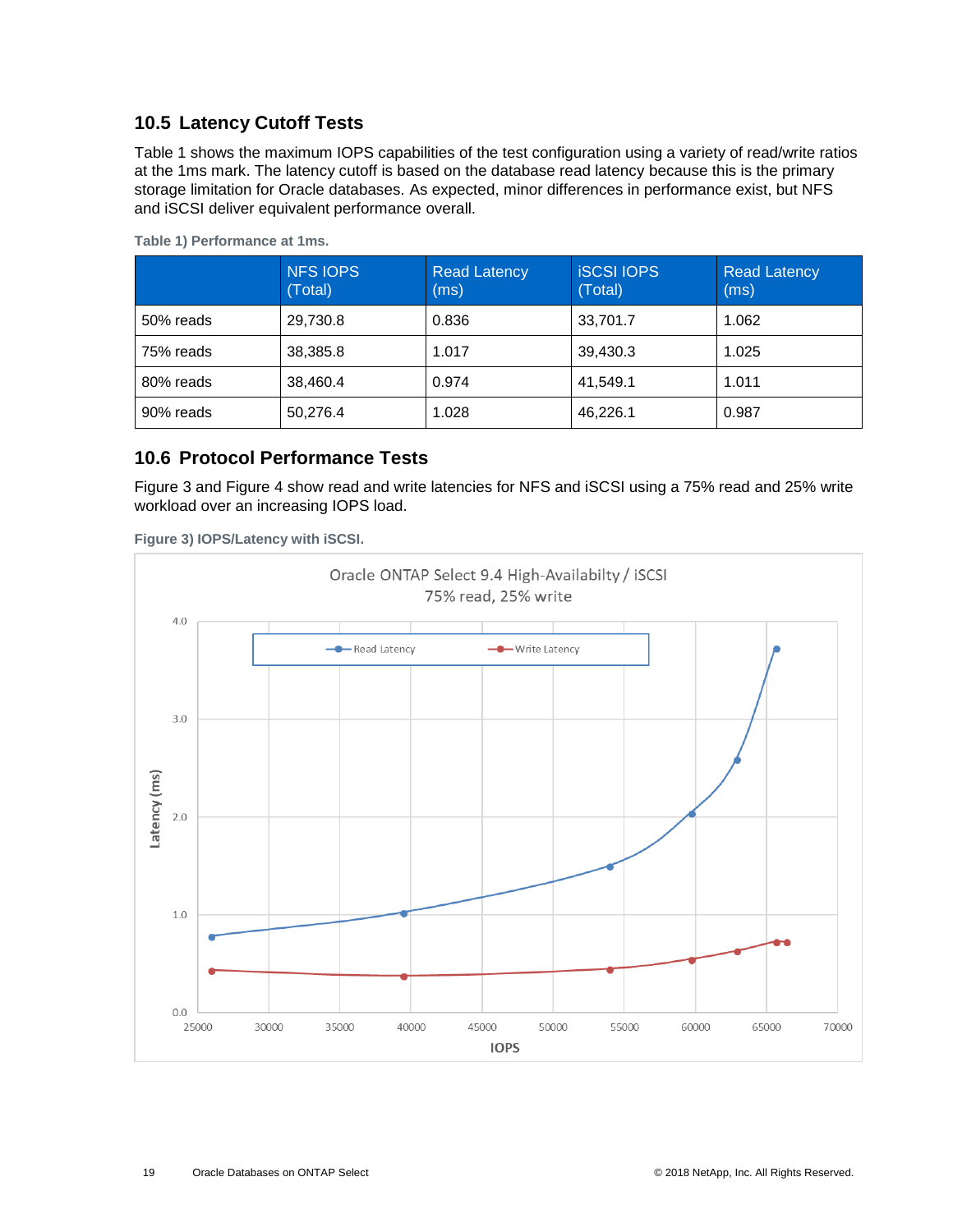<span id="page-19-1"></span>**Figure 4) IOPS/Latency with NFS.**



Overall performance is comparable. Both protocols showed read latency under 2ms and write latency of about 0.5ms for most of the performance curve. The saturation point for both protocols is approximately 62K IOPS.

These are the expected results for ONTAP on any platform. The differences in protocol overhead are negligible for database I/O patterns. The choice of protocol should generally be based on management needs. For example, if NFS is used on a physical AFF system on the primary site and the data is replicated to ONTAP Select, then NFS is the natural choice. Likewise, if current customer practices use the ASM standard, then there is no reason not to choose ASM on iSCSI within ONTAP Select.

# <span id="page-19-0"></span>**Conclusion**

ONTAP Select is an optimal solution for delivering complicated data management using software-defined storage, including a full production database, disaster recovery, or simple cloning environment. ONTAP Select also interconnects with other ONTAP endpoints to deliver a true hybrid cloud capability that includes seamlessly moving and replicating data among different cloud providers and on-premises ONTAP systems.

The right database solution depends on both the technical details of the implementation and the business requirements driving the project. NetApp and partner professional services experts are available for assistance with complex projects.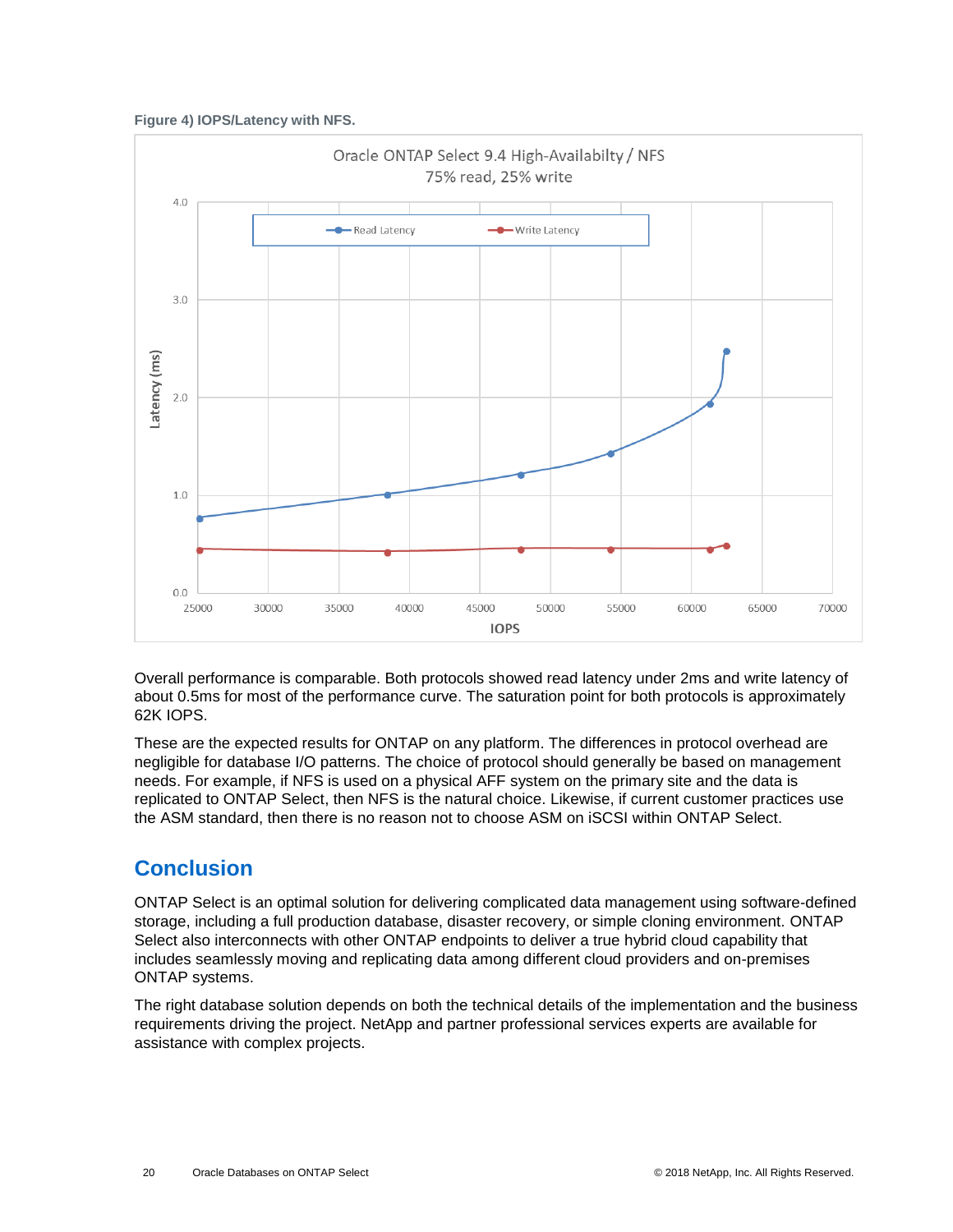# <span id="page-20-0"></span>**Where to Find Additional Information**

To learn more about the information described in this document, refer to the following documents and/or websites:

- TR-3633: Oracle on NetApp ONTAP <http://www.netapp.com/us/media/tr-3633.pdf>
- TR-4591: Database Data Protection <http://www.netapp.com/us/media/tr-4591.pdf>
- TR-4592: Oracle on MetroCluster <http://www.netapp.com/us/media/tr-4592.pdf>
- TR-4534: Migration of Oracle Databases to NetApp Storage Systems <http://www.netapp.com/us/media/tr-4534.pdf>
- TR-4613: ONTAP Select on KVM <https://www.netapp.com/us/media/tr-4613.pdf>
- TR-4517: ONTAP Select Product Architecture and Best Practices <https://www.netapp.com/us/media/tr-4517.pdf>
- TR-4700: SnapCenter Plug-In for Oracle Database <https://www.netapp.com/us/media/tr-4700.pdf>